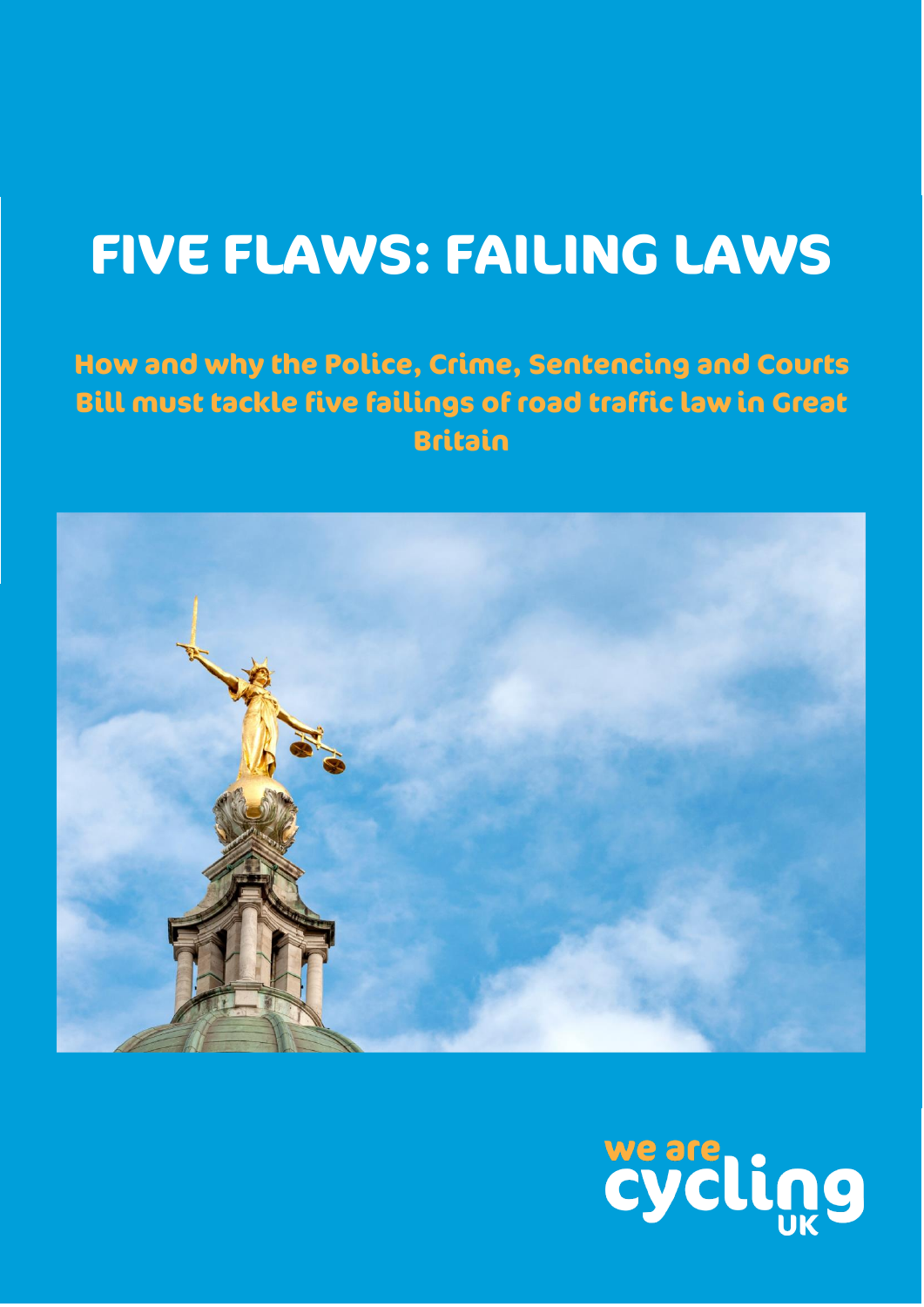

# **FIVE FLAWS: FAILING LAWS**

How and why the Police, Crime, Sentencing and Courts Bill must tackle five failings of road traffic law in Great Britain

June 2021

Front cover image: Shutterstock

# **Contact Cycling UK:**

Cycling UK Parklands Railton Road Guildford Surrey GU2 9JX

Tel.: 01483 238300

Email: [campaigns@cyclinguk.org](mailto:campaigns@cyclinguk.org)

### cyclinguk.org

Copyright © 2021 Cycling UK. All rights reserved.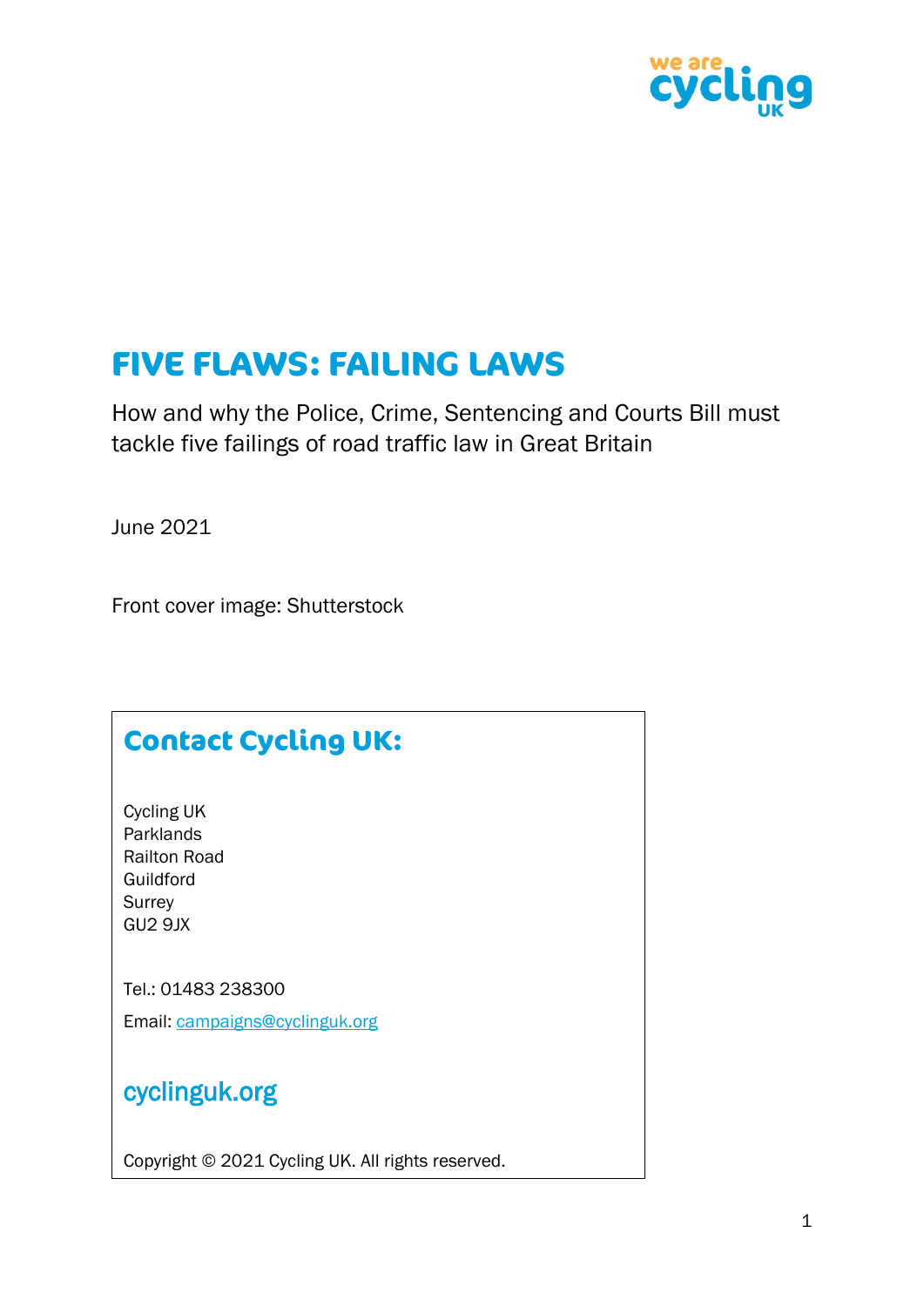

### **Contents**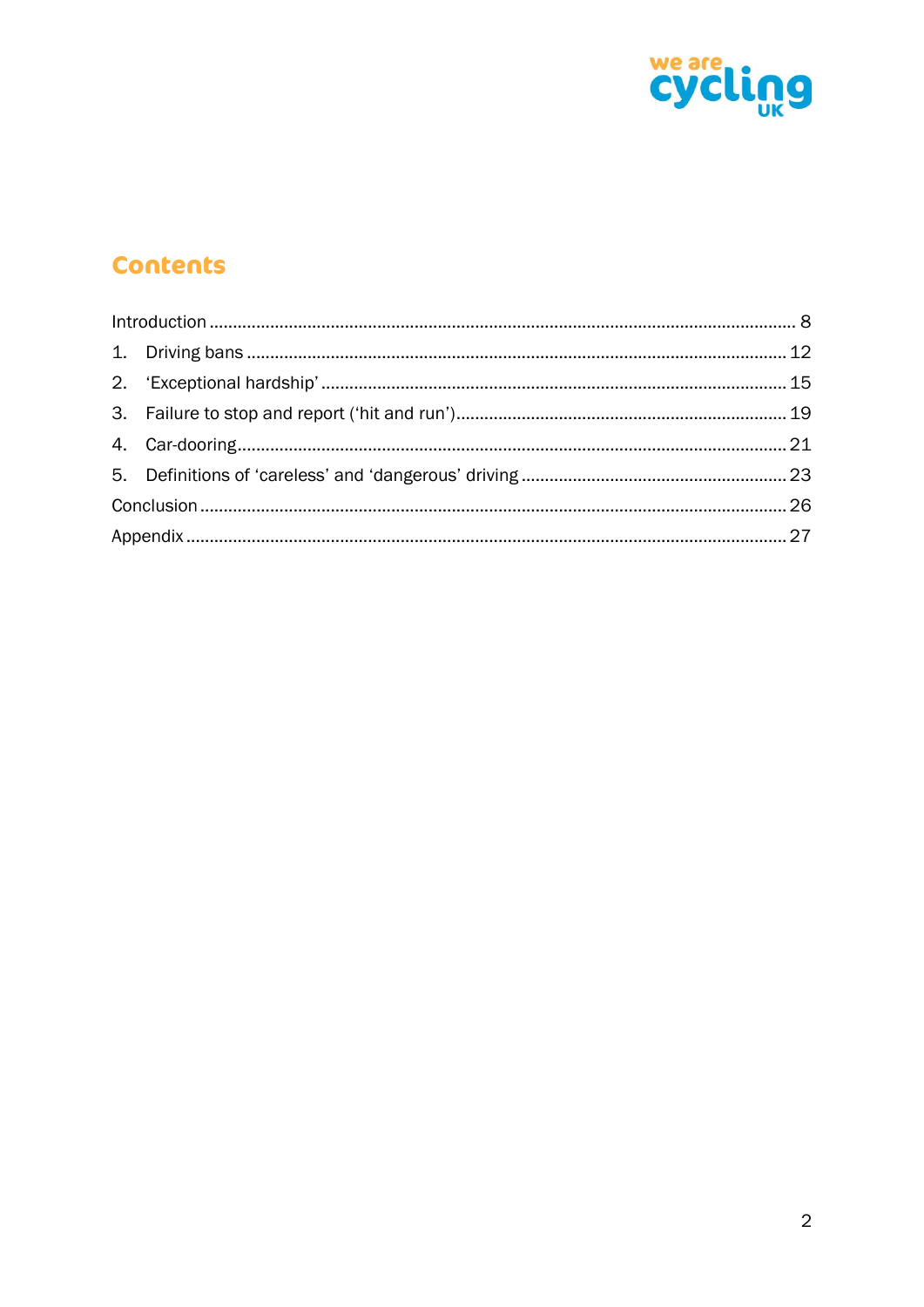

In 2017, Abdul Sujac seriously injured a pedestrian in London and pleaded guilty to 'careless driving'. With nine points on his licence for that, while driving less than a year later at 68mph in a 30mph street and swerving in and out of the traffic, he killed pedestrian Laura Ann Keyes as she crossed the road. Sujac, it seems, loved filming himself driving dangerously and illegally – he'd captioned one of his videos: "ABDUL ripping the road 146mph"; and another "9 points ain't stopping me from driving". Why hadn't this driver already been banned?

In 2015, caught at least eight times to date for using a mobile phone at the wheel and twice sent on a driver awareness course, Christopher Gard drove along the A31 texting a friend about dog-walking. Having failed to notice several other cyclists, he hit and killed rider Lee Martin. Although Gard had already totted up enough points for automatic disqualification, he was still in possession of a valid driving licence. Why had this driver been able to persuade magistrates that it would cause him 'exceptional hardship' if they took his licence away?

In 2020, Agnieszka Pocztowska was knocked from her bike while on her way to work as a carer. She suffered such serious injuries that she later died. Nevertheless, the driver fled the scene and, shortly afterwards, hit and injured another cyclist and fled again. Why didn't this driver care about the consequences of leaving someone to suffer or, potentially, die?

Sam Harding died in 2012 when driver Kenan Aydogdu opened his car door in front of him in London, knocking him off his bike and under a bus. Aydogdu had deliberately darkened his side windows with tinted film, reducing what he could see from his driving seat to such an extent that he'd committed a 'construction and use' offence. As the maximum penalty for car-dooring is only £1,000, the CPS prosecuted him for the far more serious offence of manslaughter. Acquitted of this, Aydogdu ended up with a £200 fine for the car-dooring offence. Sam's father despaired about the huge chasm between these two charges and their penalties (the maximum for manslaughter is life). Is a nominal fine of under £1,000 commensurate with how serious the consequences of negligently opening a vehicle's door can be for others?

In 2017, while overtaking a car and a lorry on the A2070 in Kent, driver Ayasha Penfold collided head-long with cyclist John Durey although he would have been visible to her for at least 45 seconds. It wasn't raining, and the road was clear and straight. Penfold was convicted of causing Mr Durey's death by 'careless' driving but spared a spell in prison. Is this kind of driving really 'careless'? Isn't it 'dangerous'?

Please see footnote for links to the cases above.<sup>1</sup>

<sup>1</sup> Abdul Sujac: [standard.co.uk/news/crime/jailed-killer-driver-who-boasted-of-doing-146mph-and-sent](https://www.standard.co.uk/news/crime/jailed-killer-driver-who-boasted-of-doing-146mph-and-sent-bragging-videos-of-dodging-ban-on-whatsapp-a3966506.html)[bragging-videos-of-dodging-ban-on-whatsapp-a3966506.html;](https://www.standard.co.uk/news/crime/jailed-killer-driver-who-boasted-of-doing-146mph-and-sent-bragging-videos-of-dodging-ban-on-whatsapp-a3966506.html) Christopher Gard:

[cyclinguk.org/news/magistrates-allowed-texting-driver-keep-licence-lee-lost-life](https://www.cyclinguk.org/news/magistrates-allowed-texting-driver-keep-licence-lee-lost-life); 'Hit & run': [crimestoppers](https://crimestoppers-uk.org/campaigns-media/news/2020/nov/cheshire-reward-after-mum-of-three-killed-while-cycling-in-hit-and-run)[uk.org/campaigns-media/news/2020/nov/cheshire-reward-after-mum-of-three-killed-while-cycling-in-hit](https://crimestoppers-uk.org/campaigns-media/news/2020/nov/cheshire-reward-after-mum-of-three-killed-while-cycling-in-hit-and-run)[and-run;](https://crimestoppers-uk.org/campaigns-media/news/2020/nov/cheshire-reward-after-mum-of-three-killed-while-cycling-in-hit-and-run) Kenan Aydogdu: [cyclinguk.org/cycle/car-door-dangers](http://www.cyclinguk.org/cycle/car-door-dangers) / [standard.co.uk/news/crime/motorist](https://www.standard.co.uk/news/crime/motorist-who-knocked-cyclist-under-bus-had-only-17-vision-through-car-s-tinted-window-8399206.html)[who-knocked-cyclist-under-bus-had-only-17-vision-through-car-s-tinted-window-8399206.html](https://www.standard.co.uk/news/crime/motorist-who-knocked-cyclist-under-bus-had-only-17-vision-through-car-s-tinted-window-8399206.html) ; Ayasha Penfold: [metro.co.uk/2018/06/08/driver-20-spared-jail-for-killing-cyclist-while-overtaking-7616488/](https://metro.co.uk/2018/06/08/driver-20-spared-jail-for-killing-cyclist-while-overtaking-7616488/)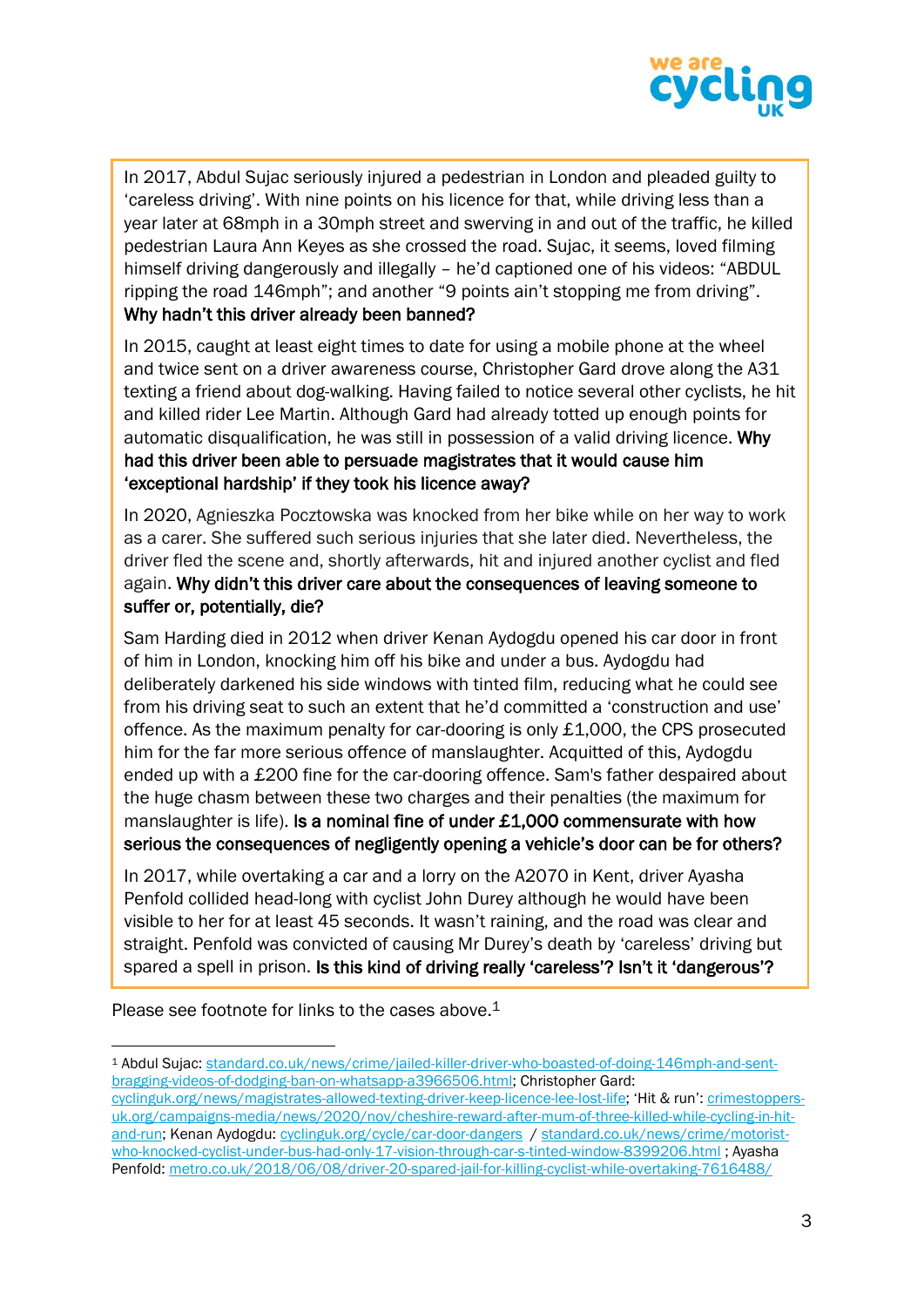

### **FIVE FLAWS: FAILING LAWS**

### Foreword

We often hear calls for certain crimes to be taken seriously, for more enforcement and tougher penalties. But too often many of us take a different approach to road crime. It isn't always seen as real crime.

When people say they have no criminal convictions, they often mean they have no convictions except for road traffic offences. They wouldn't contemplate breaking into someone's house and would deeply resent any suggestion they were 'criminals'. Yet they can still imagine that they, their friends, colleagues or family might drive too fast, irresponsibly, while too tired to concentrate, or even dangerously. They don't see these as real crimes.

For the families of those who've died in road collisions, the apparent tolerance of road crime is baffling because they live with the consequences of someone else's bad driving. But it's precisely because magistrates, jurors and people involved throughout the criminal justice process don't always think of road traffic offenders as proper criminals that it's especially important for our road traffic laws and the associated penalties to be clear, objective, and consistently applied.

Tragically, they're not, and worse still, this has been known for years. In May 2014, the then Justice Secretary Chris Grayling promised a full review of road traffic offences and penalties, something that many road safety and victims' charities had long called for. Seven years later, waiting for this review has been like *Waiting for Godot*, Samuel Beckett's play where there is nothing to be done, and nothing ever happens.

The Police, Crime, Sentencing and Courts Bill now before Parliament does propose changes to maximum sentences for certain offences, plus one new road traffic offence, but nothing to address some of the fatal flaws in our road traffic laws.

Whilst we still need the full review of road traffic offences and penalties first promised seven years ago, some of those flaws could be fixed by amendments to the current Bill. I know: the Bill deals with many other serious issues, so why should MPs concern themselves with road traffic offences?

They should and must because in Britain every year around 1,700 people are killed and 26,000 seriously injured in road traffic collisions. This remains the biggest killer of young people aged 5 -29. So, if you're an MP, the consequences of road crime do and will continue to affect your constituents.

It's so common that we sometimes accept it, but we shouldn't. We require a framework for dealing with road traffic offences that takes dangerous drivers off the roads, prioritises the reduction of danger on those roads and considers irresponsible and dangerous driving both objectively and consistently.

It's time to fix the fatal flaws in our road traffic laws.

### Duncan Dollimore, head of campaigns, Cycling UK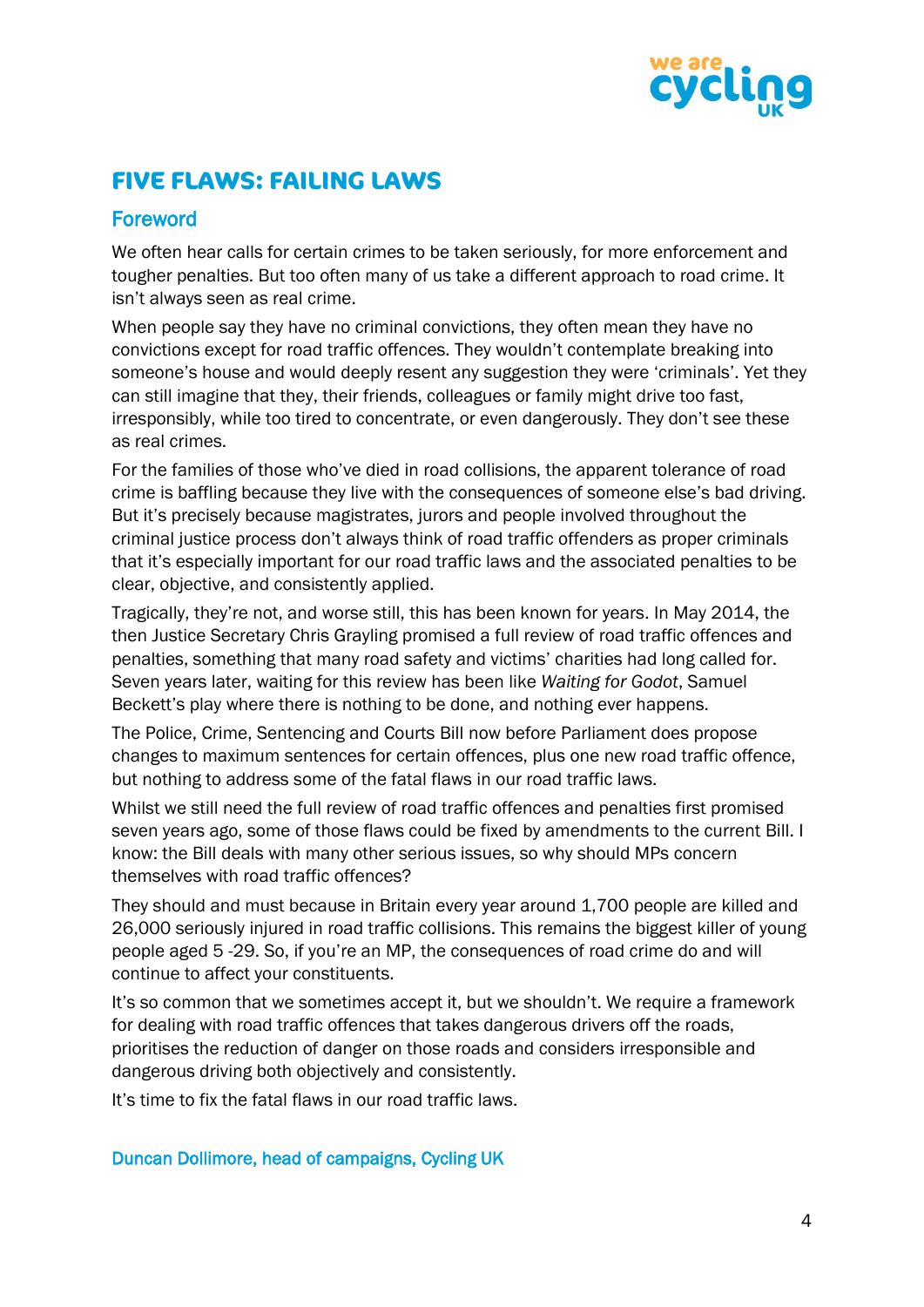

### **Wider support for a review of traffic offences and penalties**

In this report, we set out five flaws in the legal framework of road traffic offences and penalties. To address them, Cycling UK has partnered with British Cycling, Living Streets, the Road Danger Reduction Forum and RoadPeace to propose amendments to the Police, Crime, Sentencing and Courts Bill:

"We need to remove the most dangerous drivers from our roads, to **HSBC** UK make them safer for everyone. We cannot sustain a world where a busy life is still a credible excuse for driving fast and driving dangerously. Cars should be guests on the majority of our local roads and driven with care on all others. Driving is a privilege not a right and people who abuse that privilege should expect to have it taken away. There is an urgent need for a comprehensive review of road traffic offences and penalties."

#### Nick Chamberlin, Policy manager, British Cycling



"While we all share our roads, we do not share the risk. Pedestrians cause the least road danger but account for disproportionately more casualties than would be expected for the distance travelled. Vulnerable pedestrian groups – children and older people – are particularly at risk on our roads.

"A full review of road traffic offences and penalties is essential if we are to make walking safer for everyone."

### Stephen Edwards, Interim CEO, Living Streets

"It is vital in a civilised society for people to be able to move around with minimal threat of harm from other road users, and for them to have justice when collisions do occur.

"However highways and vehicles are engineered, there is always the potential for road users – essentially those in charge of motorised vehicles

– to endanger, hurt or kill other road users. To properly regulate this it is crucial that there is a real prospect of law enforcement and deterrent sentencing – which at present is not the case. To progress we will require problems in the existing system to be

addressed: we therefore support this campaign by Cycling UK with others as a necessary move forward."

### Dr Robert Davis, Chair, Road Danger Reduction Forum

"The current framework of road traffic laws needs an overhaul. As the national charity for road crash victims, RoadPeace speaks to bereaved families and seriously injured people every day, many of whom feel like the justice system has let them down.



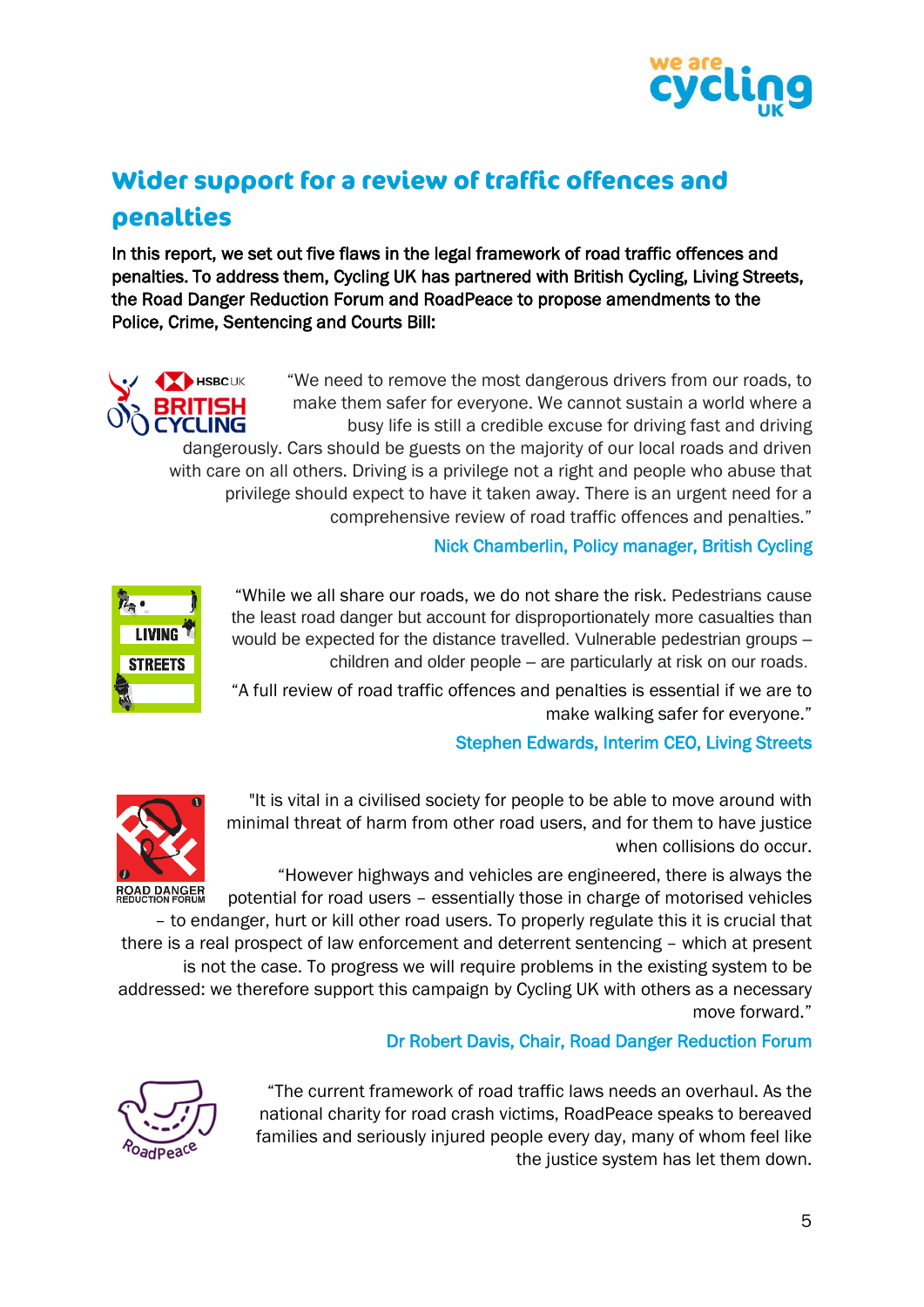

"Whilst an appropriate length for prison sentences remains important, the bulk of the injustice lies with an appropriate charge being given in the first place. Reviewing the definitions of careless and dangerous driving, longer mandatory driving bans, a closing of the exceptional hardship loophole, and reforming the charges for the most cowardly of crimes – leaving the scene of a fatal or serious injury collision – will go a long way to addressing the issues.

"Ultimately the wider review of offences promised in 2014 is required to comprehensively address the injustices faced by victims, and deal effectively with road crime."

Victoria Lebrec, Head of Policy, Campaigns and Communications, RoadPeace

We have also spoken with other road safety and motoring organisations who were keen to support the broad thrust of this report and in principle back calls for a full review of road traffic offences and penalties:

> "In order to achieve zero road deaths by the end of the decade, we need to look at all aspects of road safety including penalties and punishments.



"Deterring people from acting in a dangerous manner could help force many to think again and behave sensibly."

### Edmund King OBE, AA president

"Every death and catastrophic injury from a road crash causes untold heartache and is a tragedy for victims and their loved ones. We must not accept carnage on our roads as an inevitable part of life.

"It beggars belief that thousands of people are still behind the wheel despite having 12 or more points on their licence. Too many people are still allowed to drive who should not be on the roads. Crash victims and their loved ones are being let down by the criminal justice system, which often fails to treat road traffic offences as seriously as other crimes. An ineffective criminal justice system for traffic offenders does not contribute to road safety.

"Dealing effectively with drivers who break the law, particularly repeat offenders and those responsible for killing and maiming, is a vital part of creating safe roads." Alex Close, Head of public affairs, Brake

> "PACTS would welcome a review of road traffic laws and sentencing. Effective road traffic law is a crucial part of enabling people to use the roads safely and efficiently.



"A joint review of road policing is underway, and the policing inspectorate (HMICFRS) has called for substantial improvement.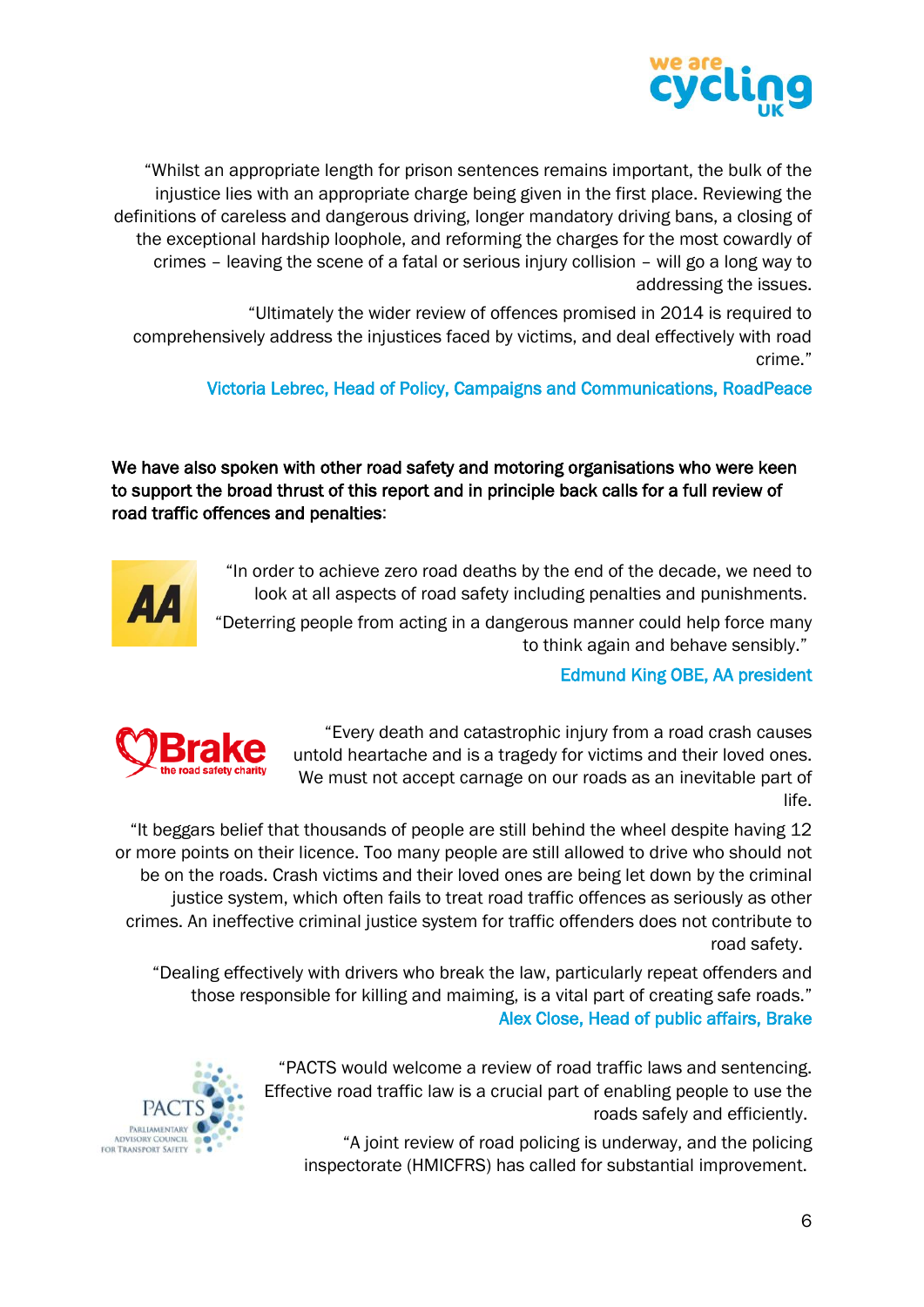

"The other side of the coin is good traffic law, law which makes clear what is expected of road users and enables the police and courts to operate effectively.

"Currently, some drivers do not take enough care. In the most tragic cases, the families of victims are left feeling that justice has failed them. PACTS wants to see more effective sentencing which deters and prevents re-offending. Technology offers new options. We have called for alcohol interlocks for drink drivers.

"Perhaps serial speeding offenders should drive only vehicles with mandatory speed limiters?"

David Davies, Executive director, PACTS (the Parliamentary Advisory Council for Transport Safety)

> "Everyone who uses the roads has a shared responsibility for safety and those that break the law should suffer the consequences. It's important to review existing laws from time to time to ensure they are

clear and robust enough to prevent illegal behaviour, reduce the number of collisions and, ultimately, save lives."

### Nicholas Lyes, Head of roads policy, RAC



"The framework of road traffic law is complicated with many interactions between elements, which is why, notwithstanding the merits the specific issues that Cycling UK is raising may have, we support the call for a comprehensive review of road traffic offences and penalties."

Steve Gooding, Director, RAC Foundation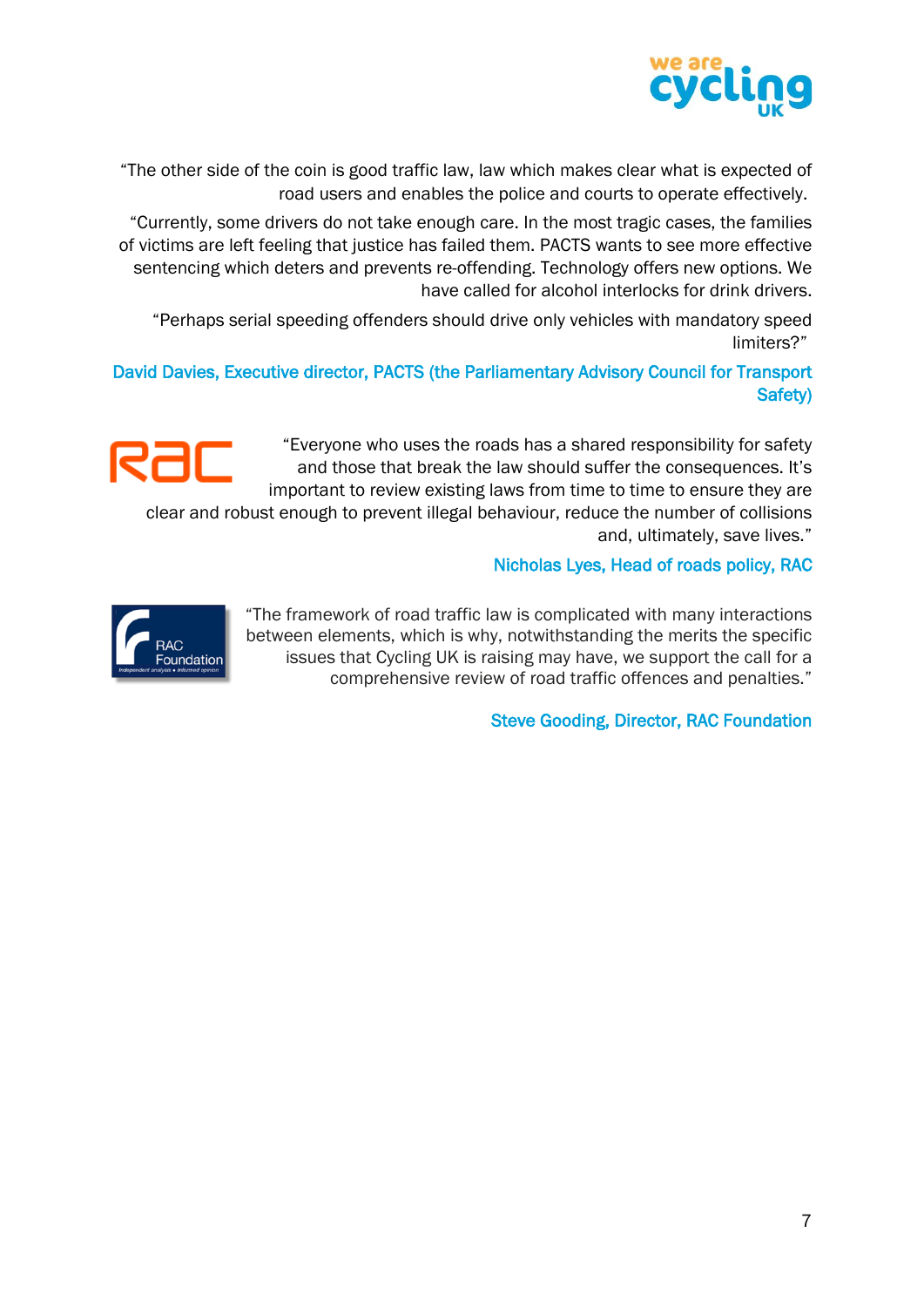

### <span id="page-8-0"></span>**Introduction**

The Police, Crime, Sentencing and Courts Bill has hit the headlines, although not principally, if at all, for Part 5 on road traffic offences. But this is one of the aspects of the Bill that strikes home with Cycling UK and our partners.

For years, we have highlighted persistent weaknesses in the legal system's response to motoring crime and, lately, drawn MPs' attention to the deficiencies and opportunities of this particular Bill at its 2nd reading.<sup>2</sup>

This report shows why we need a wider review of road traffic offences and penalties in Great Britain3, but focusses on five fundamental flaws that could be addressed through amendments to the Bill. These centre on:

- Driving bans
- Pleas of 'exceptional hardship'
- Hit and run
- Car-dooring
- Definitions of 'careless' and' 'dangerous' driving.

These are our primary concerns, so we're devoting this document to them rather than to the Bill's proposals to: increase maximum sentences for 'causing death by dangerous driving' offences; and to create an offence of 'causing serious injury by careless driving'. While we comment on these elsewhere, we feel the real imperative is for the new legislation to tackle the five areas of concern listed above.

Equally, this report should be read in the context of wider calls for the Government to keep its promises and launch a full review of road traffic offences and penalties. As discussed in the Foreword and in section 5, we believe this is as crucial as it's ever been.

Please also see our more technical briefing on our proposed amendments, produced in collaboration with our partners, Living Streets, British Cycling, RoadPeace and the Road Danger Reduction Forum.<sup>4</sup>

Below, we outline why our recommendations are important not only to us and the cause of road danger reduction, but to everyone whose mission it is to see active travel thrive in Britain for the good of our health and environment.



Photo: Shutterstock

<sup>2</sup> [cyclinguk.org/blog/what-could-police-bill-do-cycling-and-road-safety](http://www.cyclinguk.org/blog/what-could-police-bill-do-cycling-and-road-safety)

<sup>&</sup>lt;sup>3</sup> The bill does not apply in Northern Ireland

<sup>4</sup> [cyclinguk.org/blog/what-could-police-bill-do-cycling-and-road-safety](http://www.cyclinguk.org/blog/what-could-police-bill-do-cycling-and-road-safety)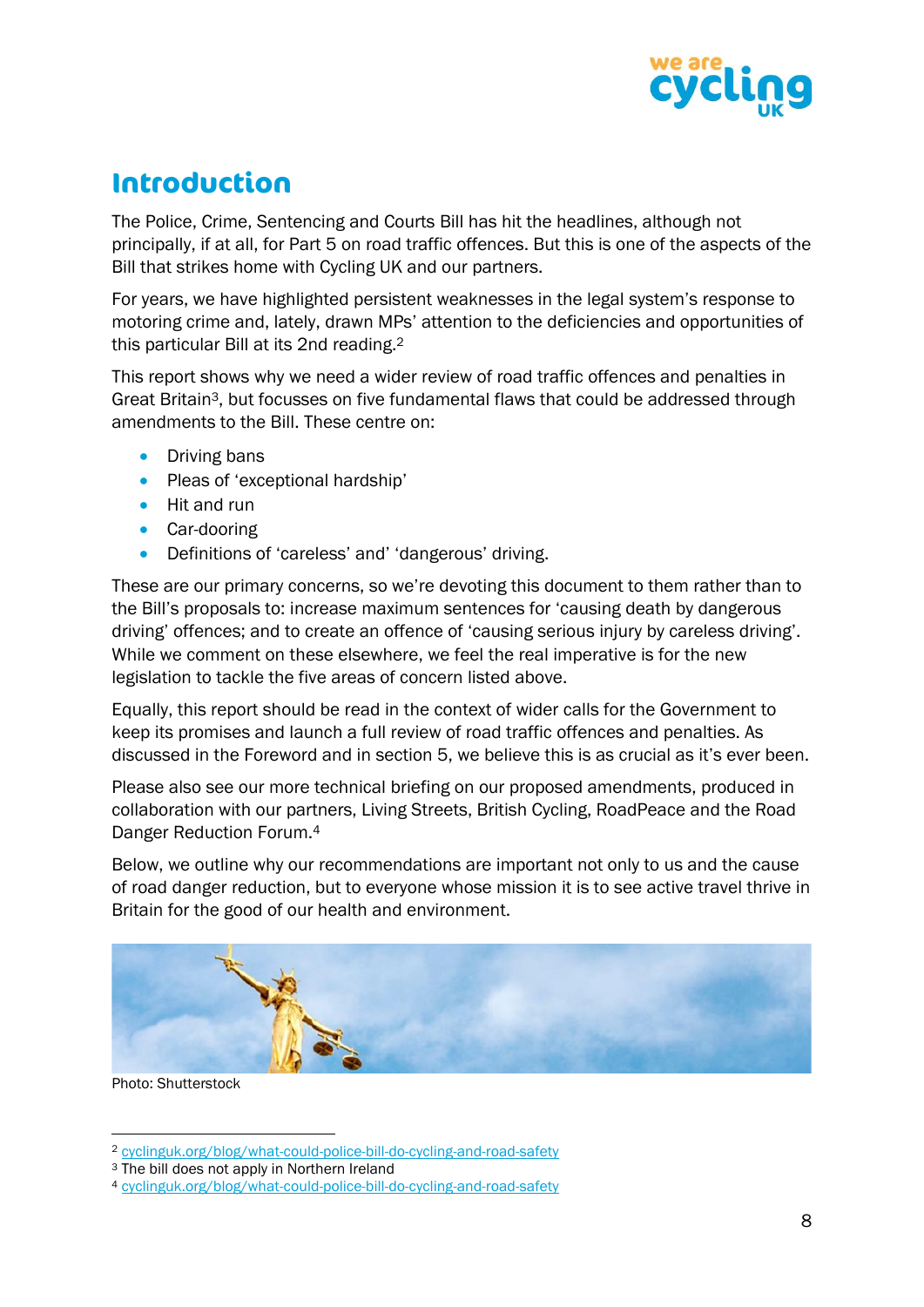

### Background and shared visions

Cycling UK has championed the cause of cycling for more than 140 years. We are an independent, democratic and expert organisation, and our activities reflect the commitment of our members, volunteers and partners to make cycling mainstream.

Our vision is for people of all ages, backgrounds and abilities to cycle safely, easily and enjoyably. This dovetails perfectly with the visions of the Governments in Great Britain:

- England: "We want and need to see a step-change in cycling and walking in the coming years." Gear Change: A bold vision for cycling and walking, Department for Transport, July 2020.<sup>5</sup>
- Scotland: "... over the next 20 years, Scotland will see a continued transformation in transport where sustainable travel options are people's first choice if they need to travel." National Transport Strategy, Transport Scotland, February 2020.<sup>6</sup>
- Wales: "... we want walking and cycling to become the preferred ways of getting around over shorter distances." <sup>7</sup> Welsh Government, 2016.

Yet reality is not in the same league as these shared ambitions: typically (i.e. prelockdown), probably only around six in a hundred adults rode their bikes at least once a week.<sup>8</sup>

For the ninety-four out of a hundred people who rarely if ever cycled, the disincentives are many and varied, but we know that at least three-fifths of the public have annually agreed over the last decade that it's 'too dangerous' to cycle on the roads.<sup>9</sup>

'Too dangerous' usually means the fear of being injured or worse by drivers going too fast, coming too close or not looking properly. It's a fear common to many adults, both on their own accounts and whenever they see a child off for a walk that involves crossing roads or for a cycle ride.

Of course, millions of cycling trips pass uneventfully, not to say enjoyably every day, and anxiety should not exaggerate the dangers. But these anxieties are not empty: mile for mile, cyclists and pedestrians are far more likely to be killed or seriously injured on British roads than car occupants:

| Relative risks: number of killed or seriously injured (KSI) |       |  |  |
|-------------------------------------------------------------|-------|--|--|
| casualties per billion miles, GB 2019                       |       |  |  |
| <b>Car driver</b>                                           | 31    |  |  |
| Pedestrian                                                  | 539   |  |  |
| Cyclist                                                     | 1.284 |  |  |

Figure 1

<sup>5</sup> [gov.uk/government/publications/cycling-and-walking-plan-for-england](http://www.gov.uk/government/publications/cycling-and-walking-plan-for-england)

<sup>6</sup> [transport.gov.scot/publication/national-transport-strategy-2/](http://www.transport.gov.scot/publication/national-transport-strategy-2/)

<sup>7</sup> [gov.wales/active-travel-action-plan](https://gov.wales/active-travel-action-plan)

<sup>8</sup> [cyclinguk.org/statistics](http://www.cyclinguk.org/statistics)

<sup>9</sup> DfT. National Travel Attitudes Study: Wave 1 statistical release, May 2019 / Wave 3, Table NTAS0101a, August 2020. [gov.uk/government/statistical-data-sets/national-travel-attitudes-study-ntas](https://www.gov.uk/government/statistical-data-sets/national-travel-attitudes-study-ntas)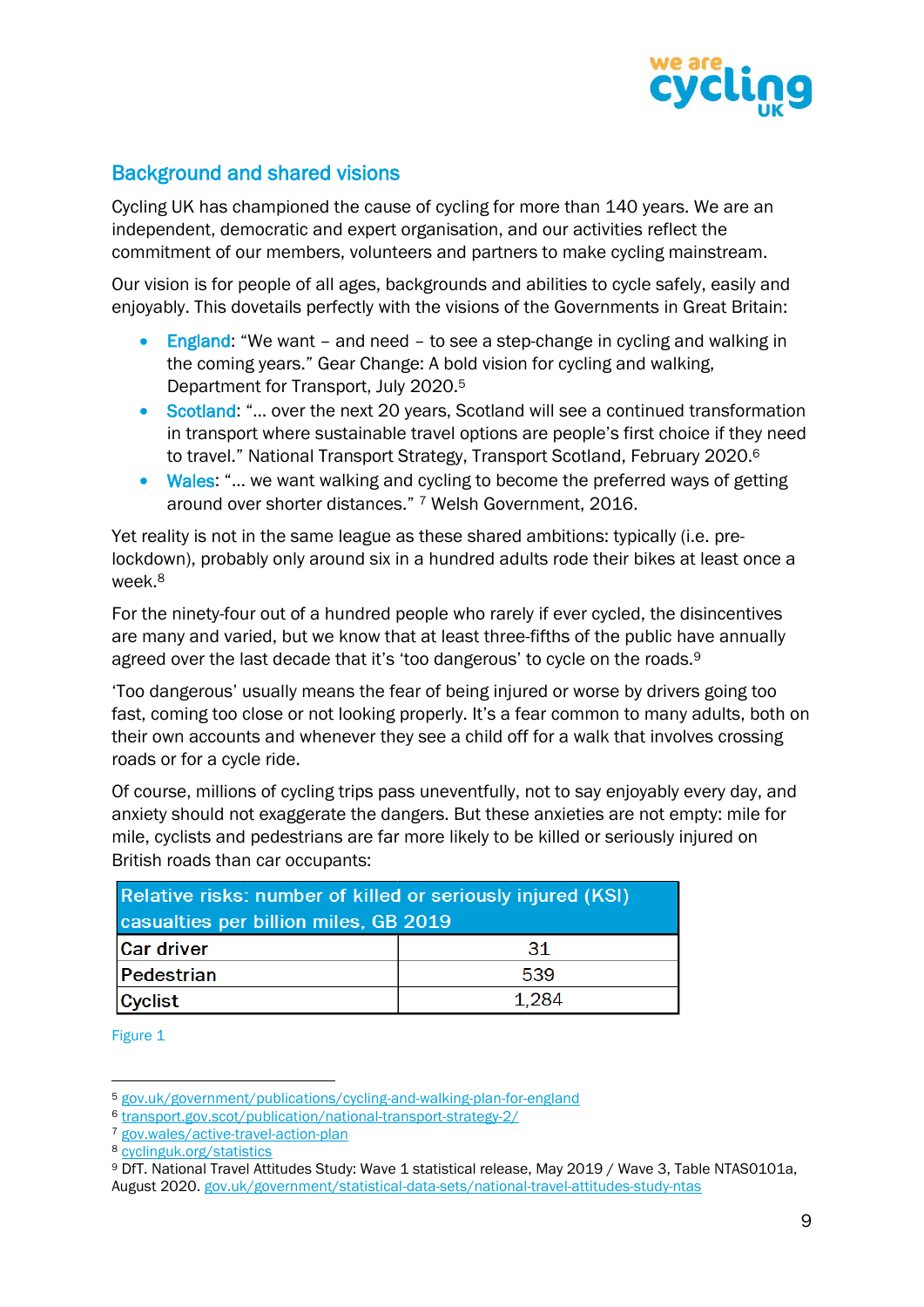

And, not surprisingly, most collisions that result in a fatal or seriously injured cyclist or pedestrian involve someone driving a motor vehicle:

| Cyclist and pedestrian casualties in collisions by vehicle involved, GB 2019 |        |                                    |        |                                    |  |
|------------------------------------------------------------------------------|--------|------------------------------------|--------|------------------------------------|--|
|                                                                              | Number | Percentage in collisions involving |        |                                    |  |
|                                                                              |        | Motor<br>vehicle(s)                | Cycles | Pedestrian/<br>no other<br>vehicle |  |
| <b>CYCLISTS</b>                                                              |        |                                    |        |                                    |  |
| Killed                                                                       | 100    | 85%                                | 1%     | 14%                                |  |
| Seriously injured                                                            | 4,332  | 92%                                | 1%     | 7%                                 |  |
| <b>PEDESTRIANS</b>                                                           |        |                                    |        |                                    |  |
| Killed                                                                       | 470    | 99%                                | 1%     | N/A                                |  |
| Seriously injured                                                            | 6,688  | 98%                                | 2%     | N/A                                |  |

#### Figure 2

Source for the tables above: Reported Road Casualties Great Britain, DfT.<sup>10</sup>

Heeding government advice and covering as many journeys as practical by bike shouldn't be a matter of gritting your teeth, shutting your eyes and hoping for the best; or, indeed, of scrapping the idea and concluding that it would be (and feel) a lot safer – for you at least – to take the car instead.

And it certainly shouldn't take a pandemic, lockdown and far quieter roads for cycling to surge (temporarily or not) on the public highway to a level not seen since the 1960s.<sup>11</sup>

Instead – along with good infrastructure, and improved training and testing – it should be a matter of knowing for sure that the law recognises motoring crime as real crime and, when you're doing something as ordinary as cycling or walking, that the system protects you from threatening, illegal and downright dangerous driving behaviour.

But that's not what the legal system is doing.

Laura Ann Keyes (19, a musical theatre student out with friends), Lee Martin (48, enjoying a cycling event), Sam Harding (25, who worked for a tourism firm and was on his way to move in with his girlfriend), Agnieszka Pocztowska (41, a mother of three, cycling to work as a carer) and John Durey (69, skilled engineer, grandfather to a child he'd never get to know, out riding his bike) are just a handful of the victims it's let down.

<sup>10</sup> [gov.uk/government/collections/road-accidents-and-safety-statistics.](http://www.gov.uk/government/collections/road-accidents-and-safety-statistics) Tables RAS 30070 & 40004. Notes: 'Motor vehicles' include cars, motorcycles, vans, HGVs, buses, coaches, and a small number of 'other' or unknown vehicles (type not reported by the police). Seriously injured figures have been adjusted by the DfT to account for changes to the way that many police forces now report on severities. <sup>11</sup> DfT. Road Traffic Estimates: Great Britain 2020. [gov.uk/government/statistics/road-traffic-estimates-in](http://www.gov.uk/government/statistics/road-traffic-estimates-in-great-britain-2020)[great-britain-2020.](http://www.gov.uk/government/statistics/road-traffic-estimates-in-great-britain-2020)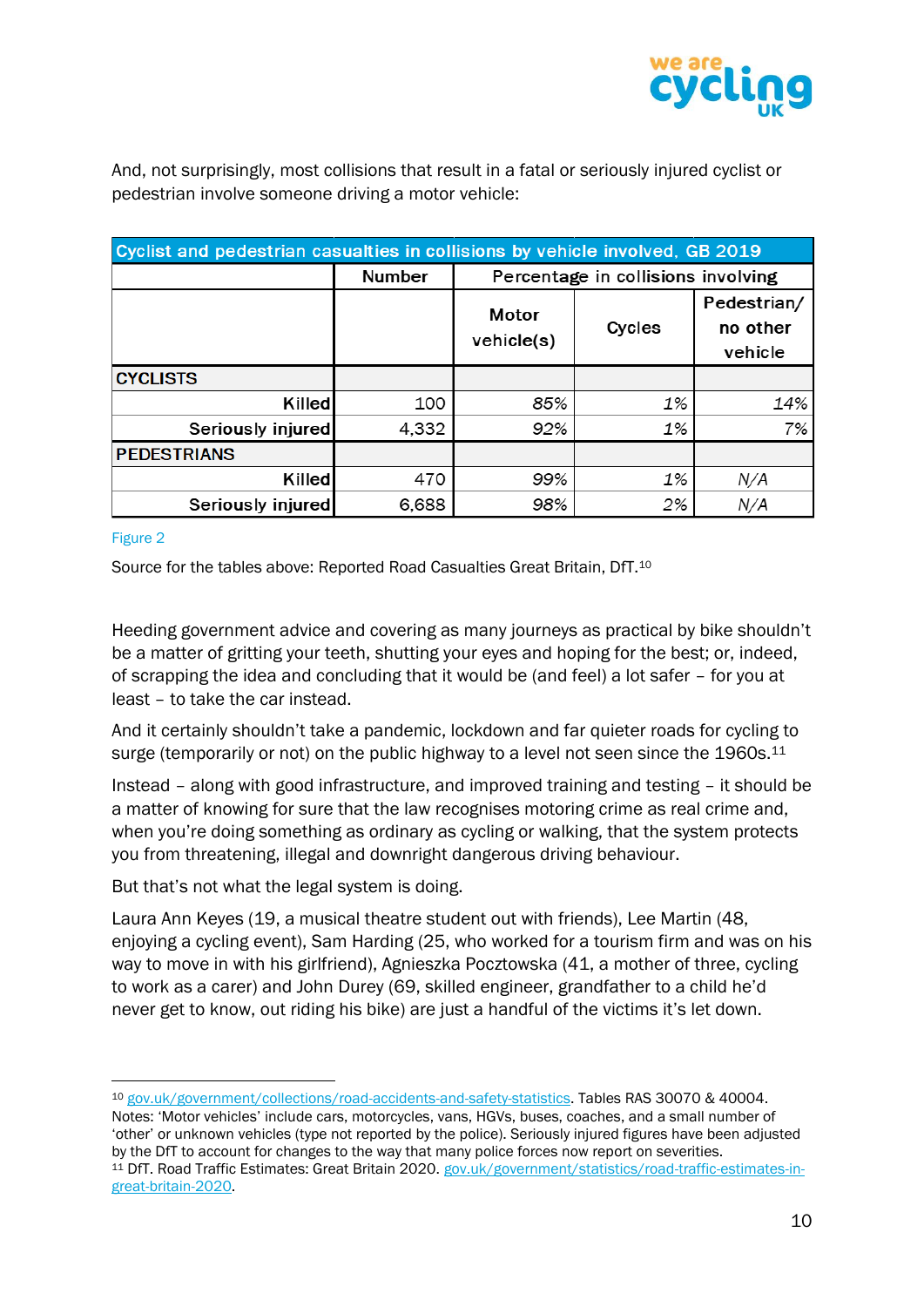

Their cases illustrate five flaws in the system that this Bill, if amended, could address:

- The underuse of disqualification to protect the public from bad drivers
- The 'exceptional hardship' loophole that keeps letting bad drivers who should be disqualified back on the road
- 'Hit and run' sanctions not tough enough to make all drivers stay at the scene if the know – or ought to know – that they've seriously hurt or killed someone
- A belittling penalty for 'car-dooring', an offence that can leave victims dead
- The confusing definitions of 'careless' and 'dangerous' driving.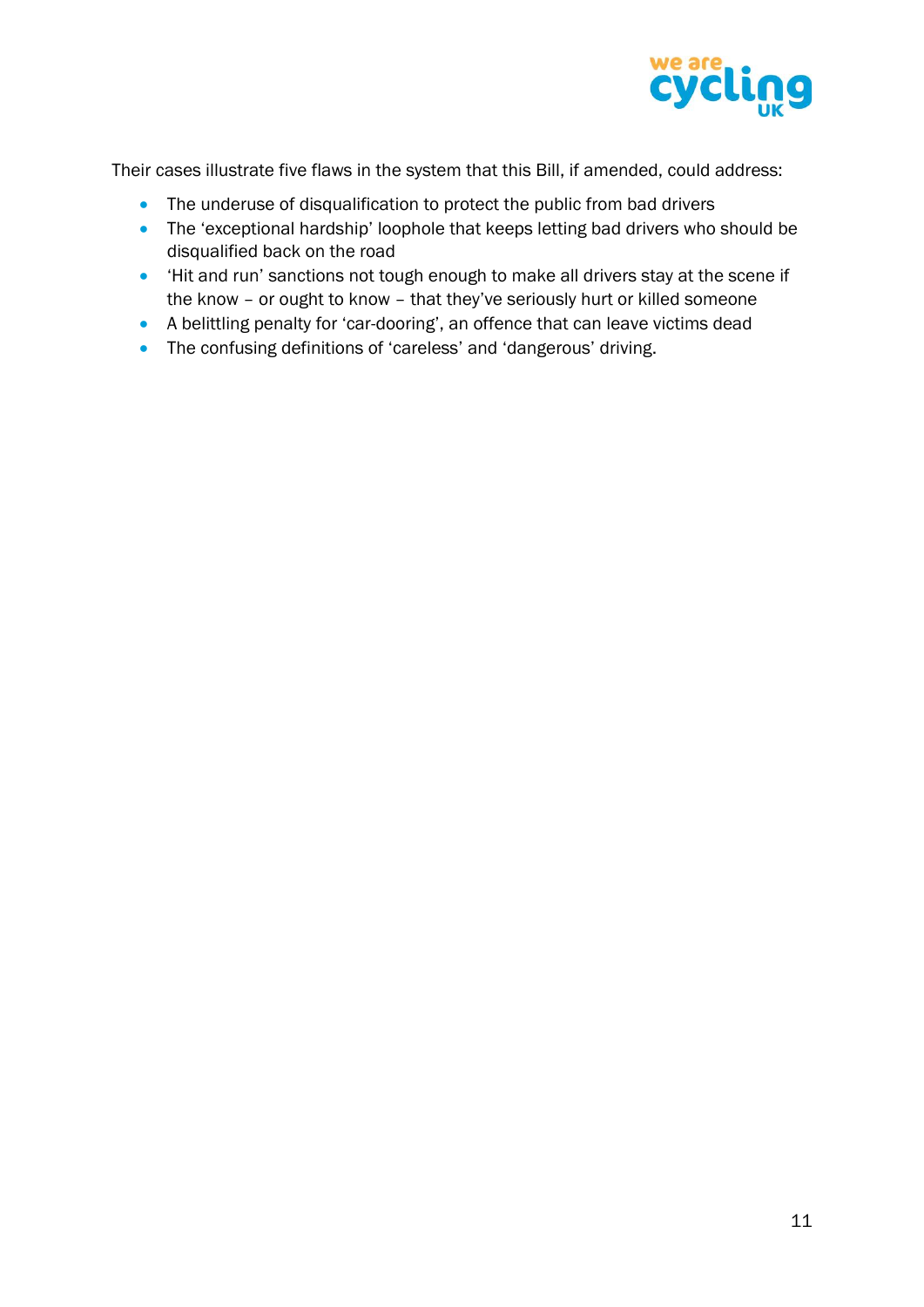

# <span id="page-12-0"></span>**1. Driving bans**

### What do we want to see?

We want to see the justice system make considerably more use of driving bans.

To complement this, the system needs to come down more heavily on those who breach their bans, so we recommended increasing the maximum sentence for driving while disqualified and introducing a minimum driving ban.<sup>12</sup>

### Why do we want to see it?

Any dithering about imposing a timely ban on drivers who have endangered others or hurt someone cannot possibly serve the interests of road safety.

Some bans are mandatory for certain offences and others are (or should be) automatic when a driver tots up twelve or more points. Courts also have a discretionary power to disqualify people convicted of an endorsable offence, instead of imposing penalty points.

But, whatever leads a bad driver to the certainty or possibility of disqualification, removing their licence until they can prove they've reformed seems the most sensible response. It makes sense not only from a penalty and public messaging point of view, but also because it helps protect people and makes for a less hostile road environment for all road users, but especially for active travel.

Those fearing that driving bans are only popular among road safety campaigners but not with the public will be reassured by a YouGov survey we commissioned in 2018: it showed that over three-quarters of respondents agreed that drivers convicted of causing a serious injury should face an automatic minimum ban, and 83% agreed those who have killed should be automatically disqualified.<sup>13</sup>



In view of the above, Cycling UK is deeply alarmed by Ministry of Justice figures:

### Figure 3

<sup>&</sup>lt;sup>12</sup> We suggest increasing the maximum sentence for driving while disqualified from six months to three years; and introducing a three-year minimum driving ban for this offence, or ten years where the offender had previously committed this offence or any offence listed in Road Traffic Offenders Act s34 subsection 3. <sup>13</sup> [cyclinguk.org/drivingsurvey](http://www.cyclinguk.org/drivingsurvey)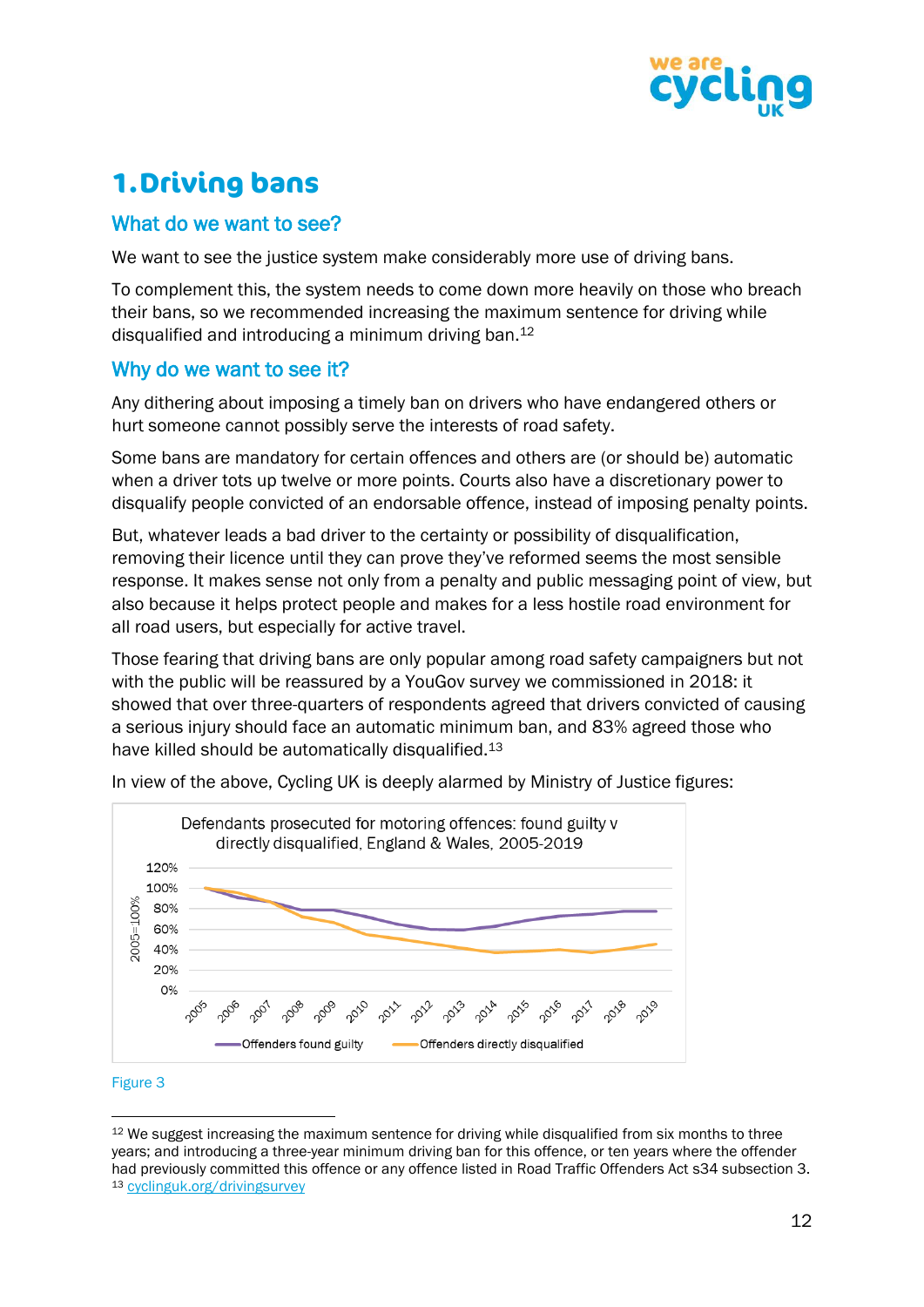

Although the graph above shows that the number of offenders directly disqualified by the courts in England and Wales (rather than through the totting up system) has been creeping up since 2015, the figures for 2019 are still 54% down on 2005.

Discounting all offences but the most serious committed by any given driver, around a fifth of motoring offenders were directly disqualified by the courts in 2005. This figure now stands at around one in ten, and has done so since 2014:

| Motoring offenders: defendants found guilty v directly |         |         |         |  |  |  |
|--------------------------------------------------------|---------|---------|---------|--|--|--|
| disqualified by the courts, 2005 & 2019                |         |         |         |  |  |  |
|                                                        | 2005    | 2019    | Decline |  |  |  |
|                                                        |         |         | between |  |  |  |
|                                                        |         |         | 2005&   |  |  |  |
|                                                        |         |         | 2019    |  |  |  |
| <b>Found guilty</b>                                    | 811,536 | 631,008 | $-22%$  |  |  |  |
| Directly disqualified                                  | 155,484 | 70,756  | $-54%$  |  |  |  |
| % disqualified                                         | 19%     | 11%     |         |  |  |  |

#### Figure 4

Source for graph and table: Ministry of Justice Criminal Justice Statistics. <sup>14</sup>

The number of people found guilty has declined too, but by much less (-22%) and, in fact, has risen since 2014.

Bans are crucial in our view, but the Bill focuses instead on custodial sentences, mirroring the narrow spotlight the justice system always seems to put on locking up the most extreme of road traffic offenders rather than dealing effectively with everyday acts of irresponsible and dangerous driving. All such acts can, and all too often do, end in tragedy if someone else happens to be in the wrong place at the wrong time.

While we and our partners cautiously support the Bill's proposals to increase the maximum prison sentences for 'causing death by dangerous driving' and for 'causing death by careless driving while under the influence of drink or drugs', the length of custody in a few high-profile cases is not our prime concern. Rather, it is the underuse of bans.

In any case, most offenders are by no means 'dangerous' in other respects, only morphing into a public menace when behind the wheel. Imprisoning them is not always appropriate, let alone a practical or palatable, response. They simply need to be banned

<sup>14</sup> [gov.uk/government/collections/criminal-justice-statistics-quarterly.](https://www.gov.uk/government/collections/criminal-justice-statistics-quarterly) Notes: i. This table covers 'principal offences' only (i.e. if a defendant is found guilty of more than one offence, the data include the offence with the most severe penalty). ii. The MoJ says "There are known issues with the disqualification data; for example, there are cases where an offender is not recorded as having been disqualified for an offence where a disqualification should be mandatory." iii. Offenders may still be disqualified under section 35 of the Road Traffic Offenders Act 1988 (penalty point system) if they have accumulated enough points. iv. Although the Ministry of Justice has published figures for 2020, these have been excluded because of the unusual circumstances caused by the pandemic (motor traffic decreased during lockdown).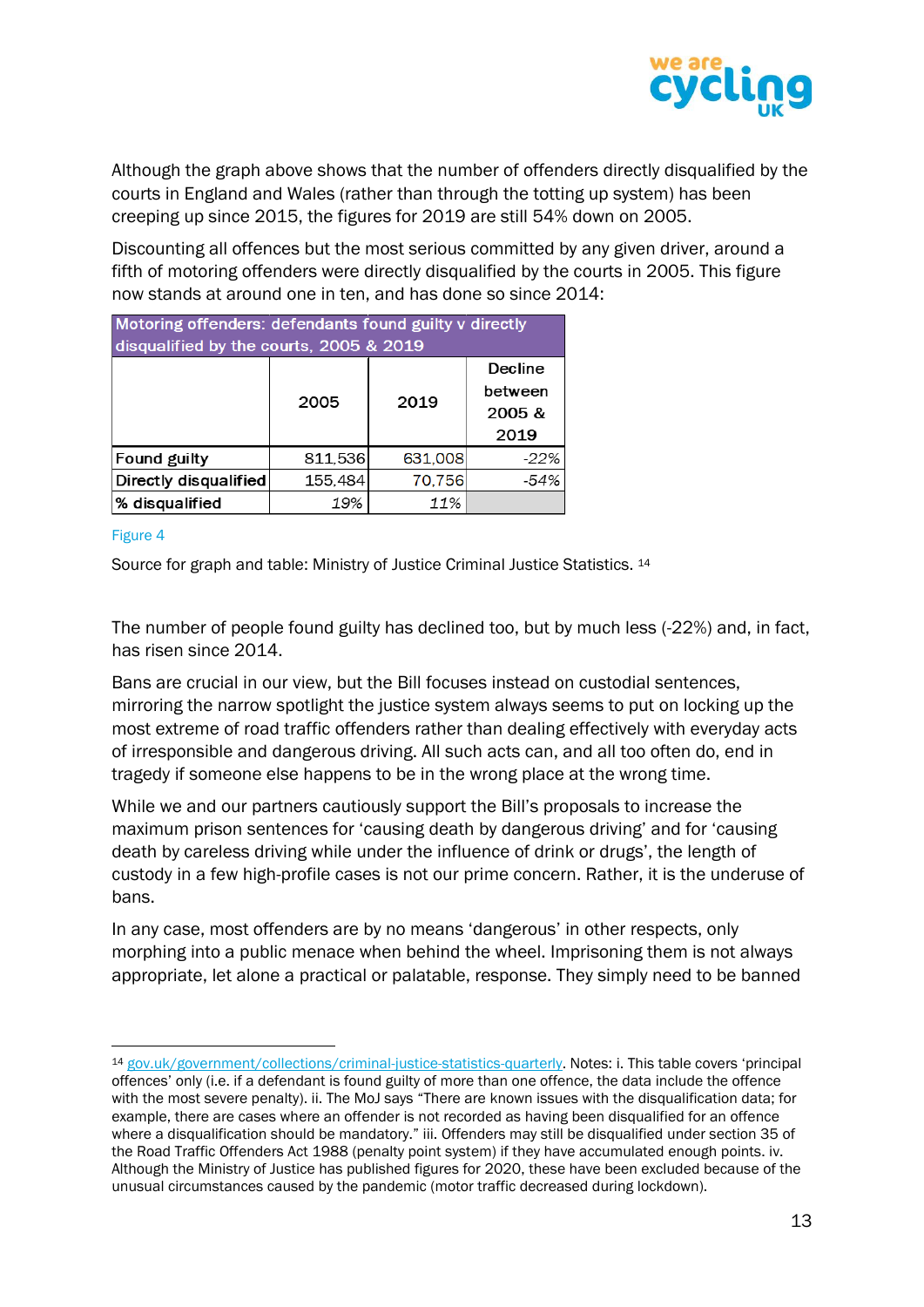

from the roads and not allowed back until they can prove themselves to be safe and responsible drivers.

Of course, a move to maximise the use of bans will be compromised if the deterrents for breaching them are weak. Driving while disqualified is akin to contempt of court, so we think that courts should be allowed to impose heavier penalties on people who disregard their bans, particularly for serial offenders.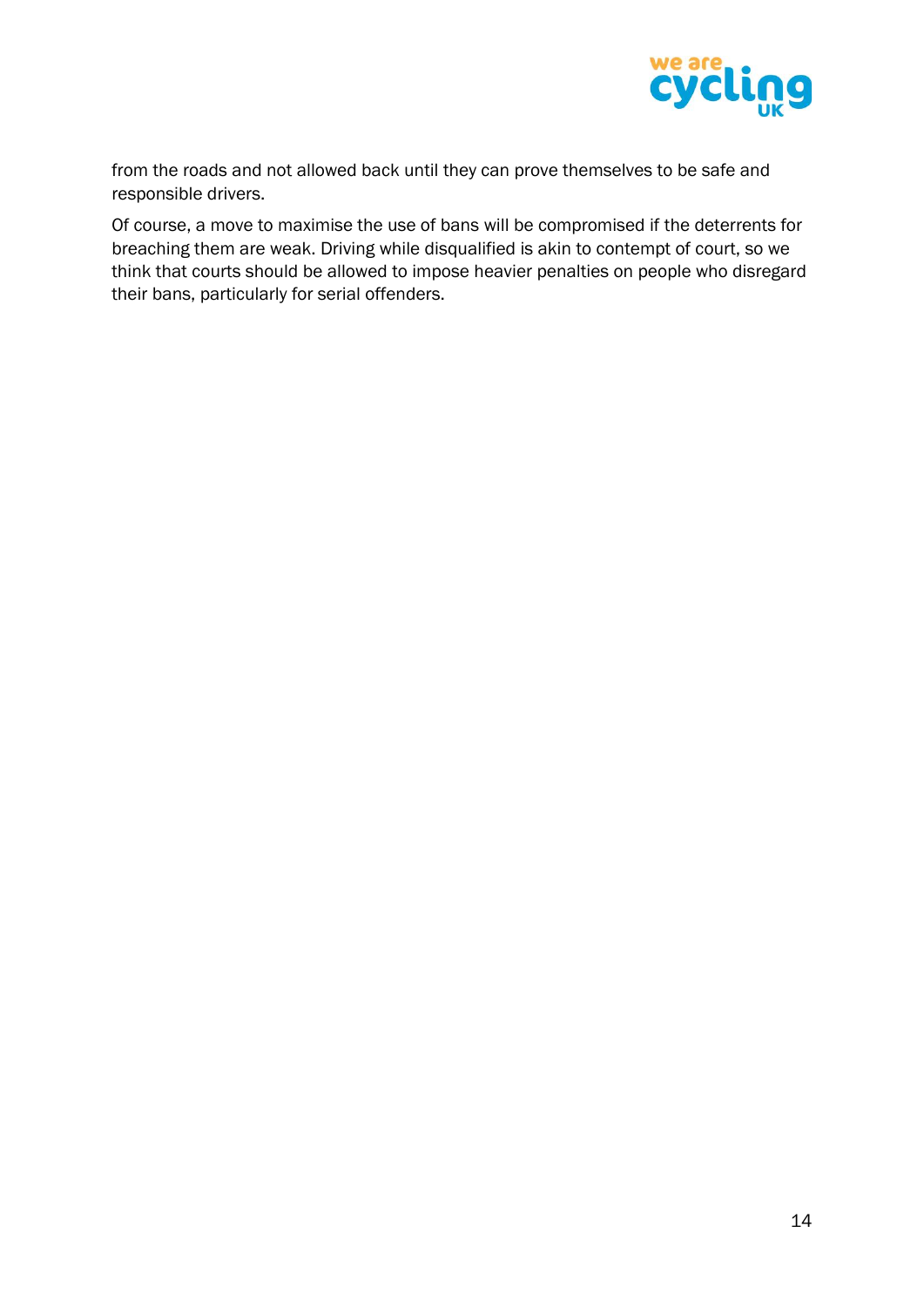

# <span id="page-15-0"></span>**2. 'Exceptional hardship'**

### What do we want to see?

When an offender tries to avoid a ban by arguing 'exceptional hardship', we want the courts to stop taking commonplace hardship into account instead – i.e. hardship of a kind that most drivers are likely to experience should they lose their licence.

To help the courts decide which circumstances are genuinely exceptional, the law should specify examples, including:

- economic circumstances or location of residence that would make it exceptionally hard to access key services (e.g. grocery, postal, banking, healthcare services); or
- hardship that would be incurred by the offender's family or others who are disabled and depend on them for care.

### Why do we want to see it?

Pleading that disqualification would cause 'exceptional hardship' is something that many offenders routinely do, and they don't appear to need much of a fair wind for it to work a treat. In fact, it is the frequency of these pleas and their success that makes a mockery, a travesty even, of the term 'exceptional' when applied in this context.

Records from HM Courts and Tribunals Service do not categorise 'exceptional hardship' pleas specifically, but they do note cases where there are grounds for mitigating 'the normal consequences of a driving conviction'. From this we find that over a ten-year period (2011-20), there were 83,581 cases with "no disqualification due to mitigating circumstances". <sup>15</sup> This amounts to 8.4k people a year.

Snapshots of DVLA data also tell us that thousands of people with 12 or more points are still entitled to drive. What's more, the number rose significantly between February 2014 and November 2018 (from 7,156 to just over 11,090):



#### Figure 5

<sup>15</sup> Answer to a PQ from Lord Berkeley, 3/4/2021. [questions-statements.parliament.uk/written](https://questions-statements.parliament.uk/written-questions/detail/2021-05-20/HL423)[questions/detail/2021-05-20/HL423](https://questions-statements.parliament.uk/written-questions/detail/2021-05-20/HL423)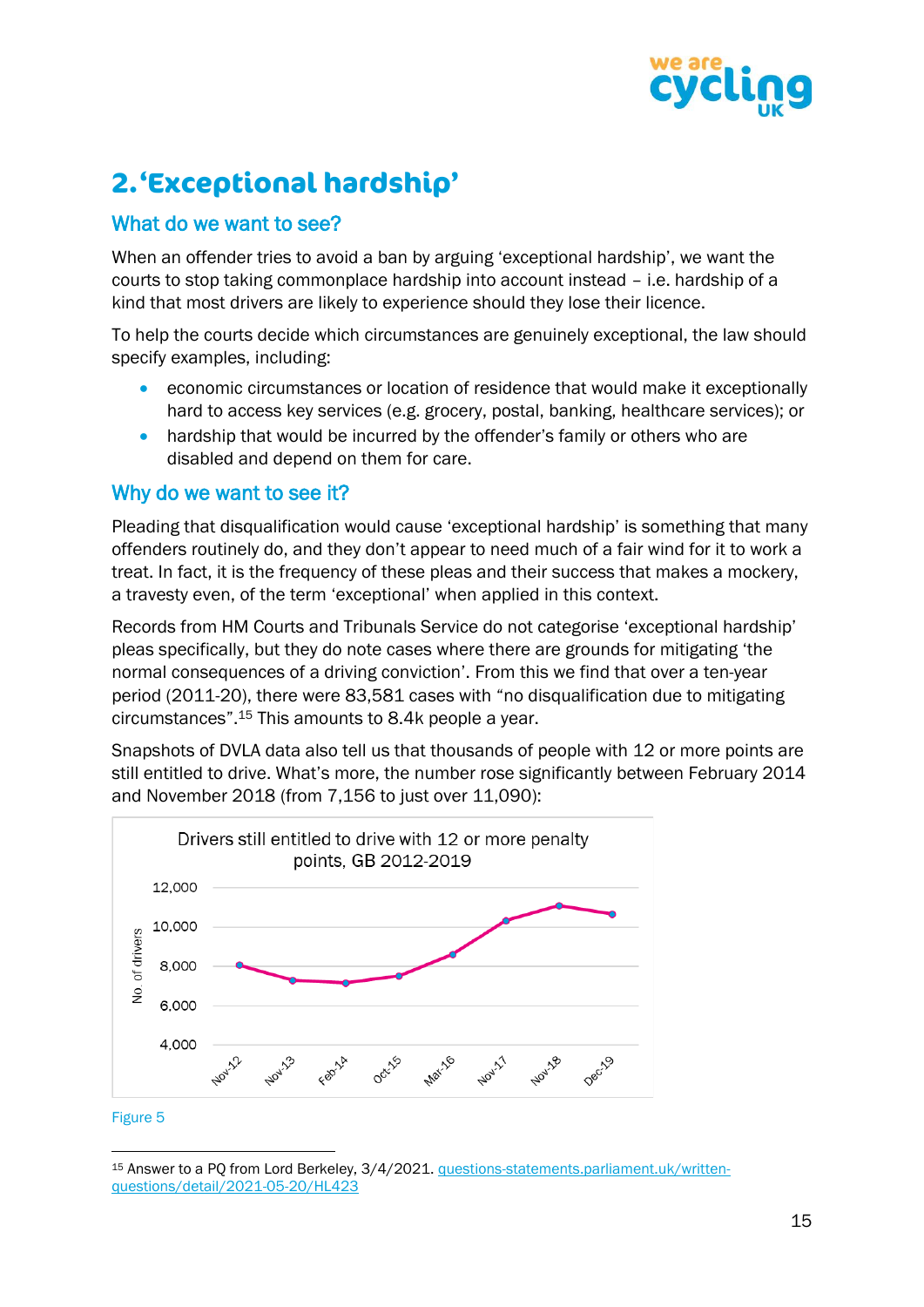

As at December 2019, 10,652 people were still allowed to drive with 12 or more points on their licence, some with an extreme tally:

| Drivers still entitled to drive by number of |             |  |  |
|----------------------------------------------|-------------|--|--|
| penalty points, December 2019                |             |  |  |
| No. points                                   | No. drivers |  |  |
| 12                                           | 7,135       |  |  |
| 13-19                                        | 3,281       |  |  |
| 20-29                                        | 193         |  |  |
| 30-39                                        | 35          |  |  |
| 40-66                                        |             |  |  |

#### Figure 6

Source for the graph and table above: DVLA GB Driving licence data<sup>16</sup>

While some of these people may no longer be driving through ill health, personal choice or other reasons, and a few may have managed to avoid the court process somehow, there is every reason to suppose that many are still happily enjoying the privilege.

So, what in general are drivers likely to allege and magistrates likely to accept as 'exceptional' hardship? To give us an idea, Cycling UK has searched the media online and compiled a case study report.<sup>17</sup>

We found that offenders typically argued that losing their licence would mean: businesses going bust; lost jobs or contracts; finances plummeting; relationships floundering; mortgage/loan repayments racking up unpaid.

Many pleas wove in innocent third parties too: children not getting to school or afterhours sports; frail relatives missing hospital appointments; employers, clients, patients, pupils, sponsors, associates and colleagues left unsupported; charities' fortunes dwindling (the cry of celebrity speeders, mainly).

Sometimes they even did what the law does not technically allow, namely referring to circumstances they'd relied on within the last three years to avoid an earlier ban. A touch of creative recycling does wonders sometimes.

The media didn't often report on whether other ways of travelling about came up in court. But, clearly, the driving privilege all too easily trumped

<sup>16</sup> DVLA. [data.gov.uk/dataset/d0be1ed2-9907-4ec4-b552-c048f6aec16a/gb-driving-licence-data,](https://data.gov.uk/dataset/d0be1ed2-9907-4ec4-b552-c048f6aec16a/gb-driving-licence-data) Table DRL0131. 2020 figures show that 8,911 people with 12 or more points still held a valid licence, but this was not a 'normal' year. The DVLA states: "1. The presence of valid driving entitlement does not mean that all individuals are actively driving, are resident in the UK or have not deceased. Neither the DVLA nor DfT would recommend that users rely on these data being a true reflection of the number of active driving license holders or drivers in Great Britain. […] 2. The statistics provided are likely to include cases where drivers have received court sentences including disqualification, supervision orders, community punishment orders or imprisonment. Where sentences have been imposed other than through the totting up process, the penalty points follow standard periods of validity according to the offences concerned. Following the period of disqualification imposed, drivers can re-apply for their licence meaning that they can have a high number of valid penalty points and current entitlement to drive, even though the sentence of the court has been served."

<sup>17</sup> Cycling UK. 'Exceptional' hardship? July 2021. [cyclinguk.org/exceptional-hardship](https://www.cyclinguk.org/exceptional-hardship)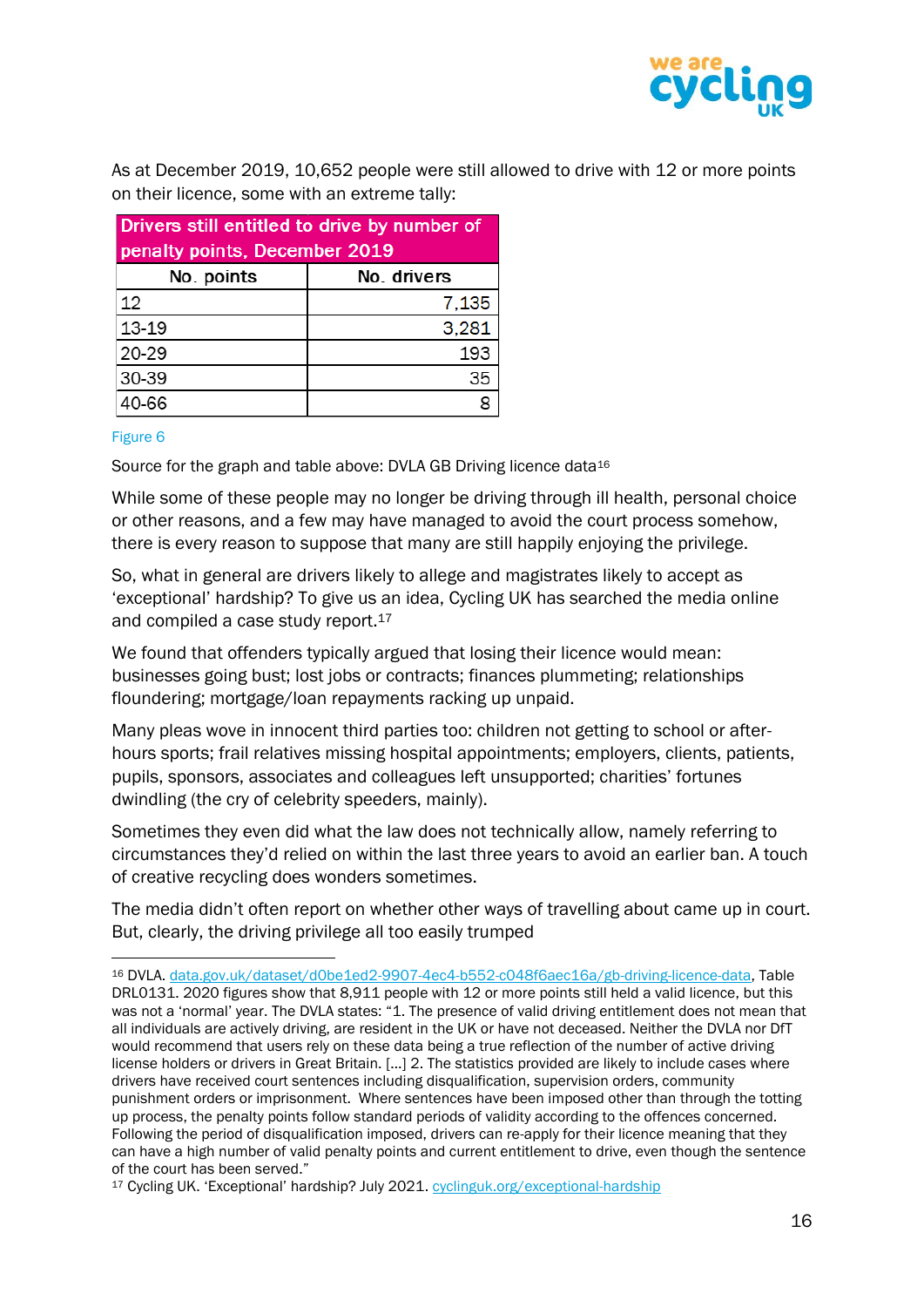

trains/buses/taxis/walking/cycling/asking someone else to take over driving duties/hiring a chauffeur (if wealthy), just as it trumped the ongoing risk that these irresponsible drivers posed to others and, indeed, to all the children/vulnerable people some claimed that they (and only they) could ferry around in their cars.

By and large, these 'exceptional hardship' scenarios came not only with a suspicion of hype, but also little, if any, sense of the 'exceptional': the drivers in question would have been no significantly worse off than most others who are facing what was intended to be, but is no longer in practical terms, an automatic ban for totting up 12 points or more. And, surely, there's little point in penalties that don't bite.

After all, a ban is a direct consequence of committing an illegal act. Claims that the personal impact on the offender would be 'exceptional' should wash only exceptionally, not routinely.

The law already dictates that the courts should take no account of 'hardship, other than exceptional hardship' when deciding whether to disqualify a driver.<sup>18</sup> Our findings told us, however, that they constantly accept pleas based on prophesies that have no place at all on the 'exceptional' spectrum.

With this in mind, Cycling UK responded in January 2020 to a consultation from the Sentencing Council for England and Wales on changes to its guidelines for magistrates.

The Council subsequently made it clear that courts should not accept assertions of 'exceptional hardship' so lightly or without challenge. Apart from being much tougher on the need for proof, the Council states:<sup>19</sup>

"Almost every disqualification entails hardship for the person disqualified and their immediate family. This is part of the deterrent objective of the provisions combined with the preventative effect of the order not to drive."

"Courts should be cautious before accepting assertions of exceptional hardship without evidence that alternatives (including alternative means of transport) for avoiding exceptional hardship are not viable".

"Loss of employment will be an inevitable consequence of a driving ban for many people. Evidence that loss of employment would follow from disqualification is not in itself sufficient to demonstrate exceptional hardship".

It is too early to tell whether these revised sentencing guidelines are making any difference to the numbers of offending drivers who avoid bans, but we are in no doubt that the law has to catch up with them by reinforcing the definition of 'exceptional hardship'.

<sup>18</sup> Road traffic Offenders Act 1988, s35.

[legislation.gov.uk/ukpga/1988/53/part/II/crossheading/disqualification](https://www.legislation.gov.uk/ukpga/1988/53/part/II/crossheading/disqualification) <sup>19</sup> [sentencingcouncil.org.uk/explanatory-material/magistrates-court/item/road-traffic-offences](http://www.sentencingcouncil.org.uk/explanatory-material/magistrates-court/item/road-traffic-offences-disqualification/3-totting-up-disqualification/)[disqualification/3-totting-up-disqualification/](http://www.sentencingcouncil.org.uk/explanatory-material/magistrates-court/item/road-traffic-offences-disqualification/3-totting-up-disqualification/)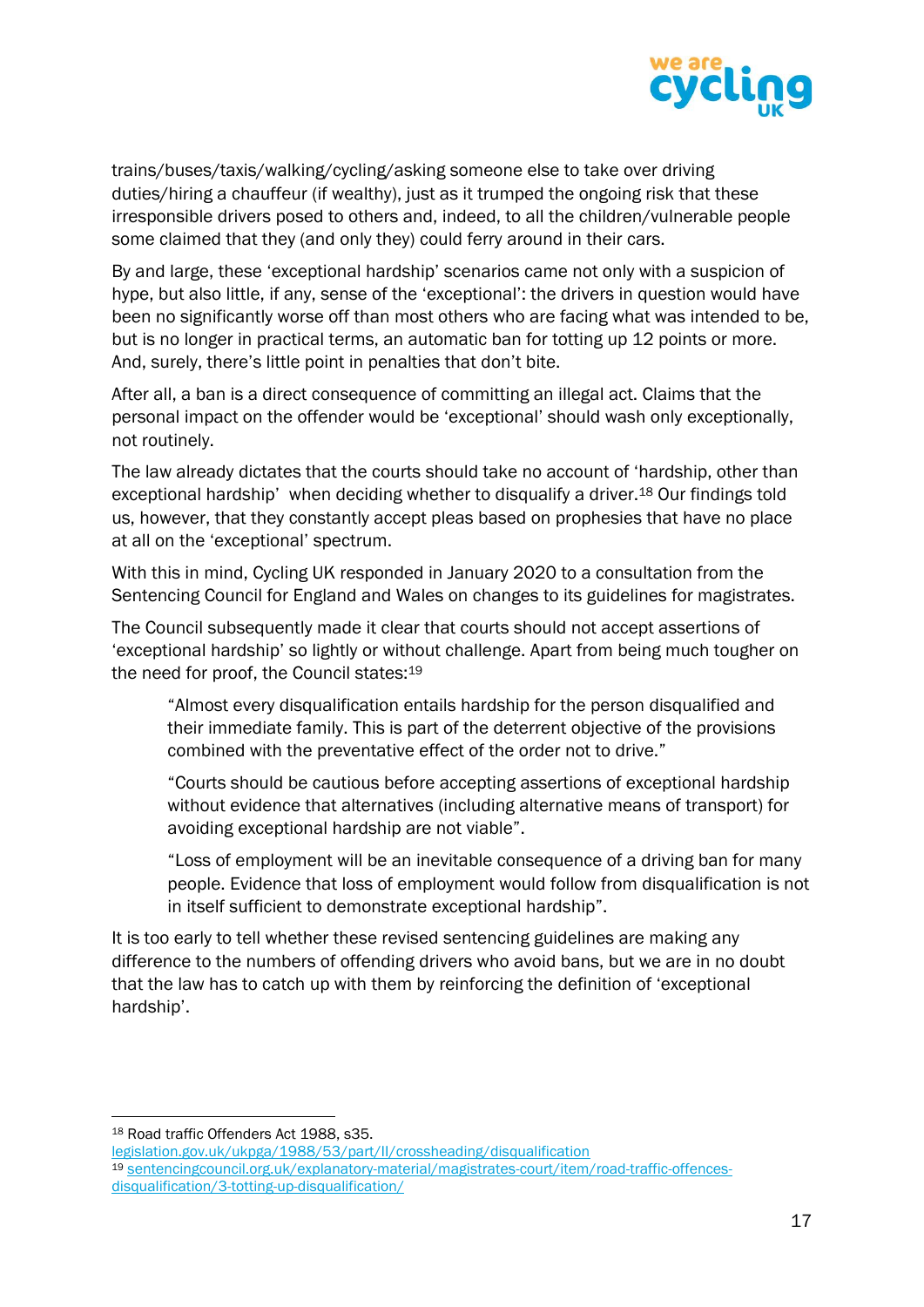

In doing so, it will help eliminate the truly exceptional hardship suffered by people who are hurt or bereaved by bad drivers whose licence should have been, but wasn't, taken away.

Speaking to The Sunday Times in May 2021 about speeding drivers, Detective Chief Superintendent Andy Cox of Lincolnshire Police, said:

"Because of the cultural perceptions that it's 'just' a traffic offence, sometimes magistrates allow them [drivers who have totted up 12 or more points] to continue to drive, […] they had a chance to reflect and change their behaviour, but continued to drive in that risky, selfish manner."

Of bereaved families and people permanently disabled after collisions, DCS Cox added: "Where's their voice in that exceptional hardship defence?"

[thetimes.co.uk/article/driving-too-fast-is-worse-than-carrying-a-knife-7vxjw6zxm](https://www.thetimes.co.uk/article/driving-too-fast-is-worse-than-carrying-a-knife-7vxjw6zxm)

For a compilation of 'exceptional' hardship case studies, see: [cyclinguk.org/exceptional](https://www.cyclinguk.org/exceptional-hardship)[hardship](https://www.cyclinguk.org/exceptional-hardship)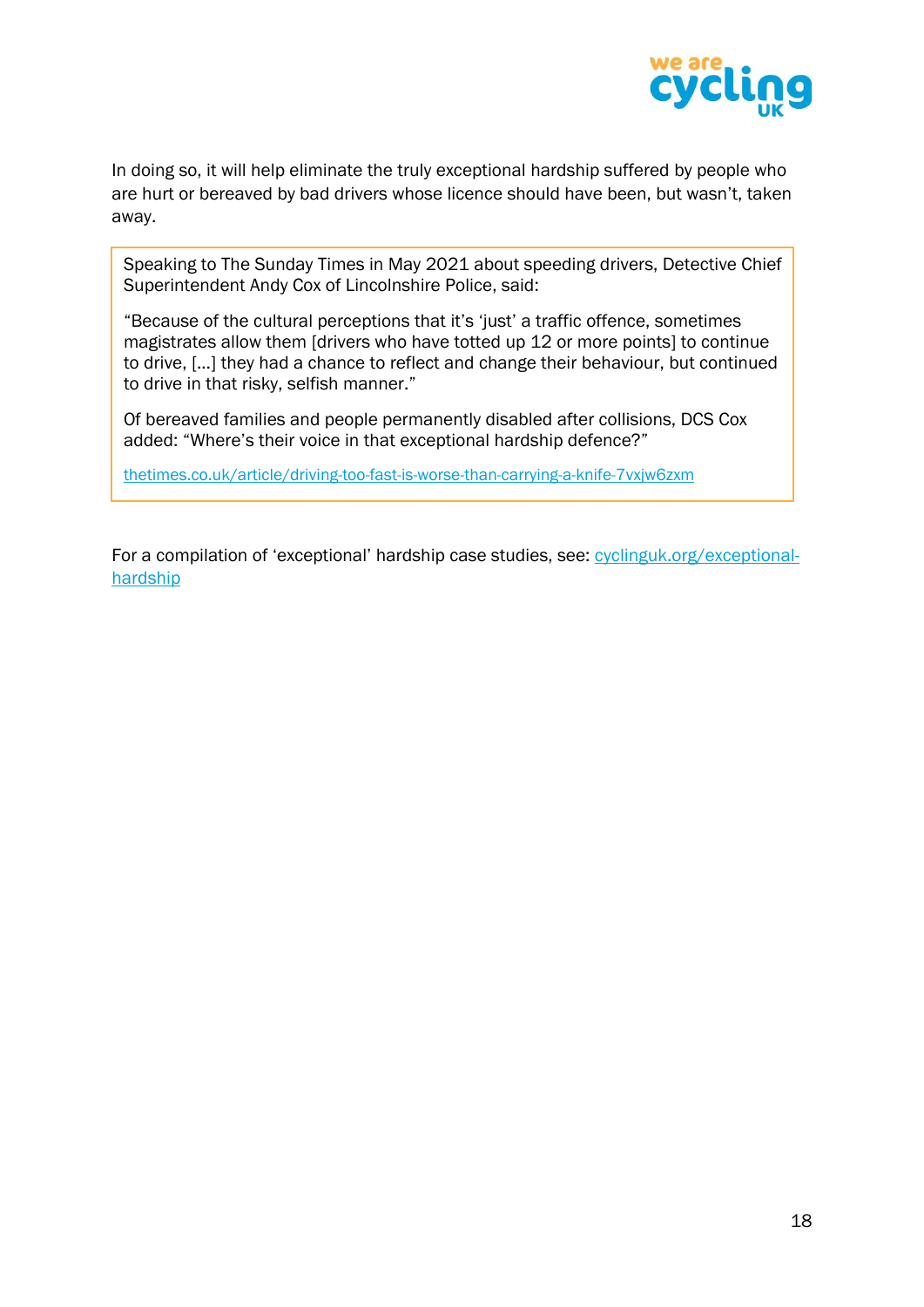

## <span id="page-19-0"></span>**3. Failure to stop and report ('hit and run')**

### What do we want to see?

We want to see a new offence of 'Failure to stop and give particulars after collision involving actual or potential serious or fatal injury or to report collision', with a maximum sentence of 14 years' custody.

### Why do we want to see it?

It is one thing to scrape a car's paintwork in a supermarket car park, say, and bolt away before anyone's sees; but it's quite another to hit and injure someone seriously or fatally, and leave without calling the emergency services or reporting the collision immediately to the police.

Yet failing to stop after a relatively trivial, damage-only incident and failing to stop after a hitting another human being are both covered by one offence with a maximum custodial sentence of six months. This penalty simply does not reflect how serious the latter kind of incident is.

The Motor Insurers' Bureau (MIB), which handles more than 15,000 claims a year from victims of 'hit and run' drivers, says:<sup>20</sup>

"The physical and emotional impact suffered by these victims and their families is often long-term and exacerbated by the fact that the culprit did not stop at the scene."

This is by no means in the same class as discovering a mysterious scrape on the paintwork of a car.

Fleeing the scene in an attempt to escape justice for a serious motoring crime isn't just an act of cowardice. It's also callous, both to the victims left suffering and in need of urgent help, and to anyone bereaved by the collision, who could be left anxiously waiting for justice that may never come.

Even if they haven't experienced a traumatic 'hit and run' themselves, thousands of people want the law to toughen up on it: Matt and Paul, both in their twenties and out on their motorbikes, died following 'failed to stop' collisions. Their parents' petition to Parliament, which called for tougher sentences for failing to stop after a fatal collision, attracted 104,324 signatures in 2020.<sup>21</sup> This qualifies it for a debate (awaited).

In its response to the petition, The Ministry of Justice stated that most of the 2,820 convictions in 2019 for failing to stop and report were for 'low level traffic incidents' (clipping wing mirrors, for instance). The Ministry also said:

<sup>20</sup> [mib.org.uk/mib-insight/research-into-hit-and-run-helps-understand-why-drivers-fail-to-stop-after-an](http://www.mib.org.uk/mib-insight/research-into-hit-and-run-helps-understand-why-drivers-fail-to-stop-after-an-accident/)[accident/](http://www.mib.org.uk/mib-insight/research-into-hit-and-run-helps-understand-why-drivers-fail-to-stop-after-an-accident/)

<sup>21</sup> [petition.parliament.uk/petitions/323926](https://petition.parliament.uk/petitions/323926)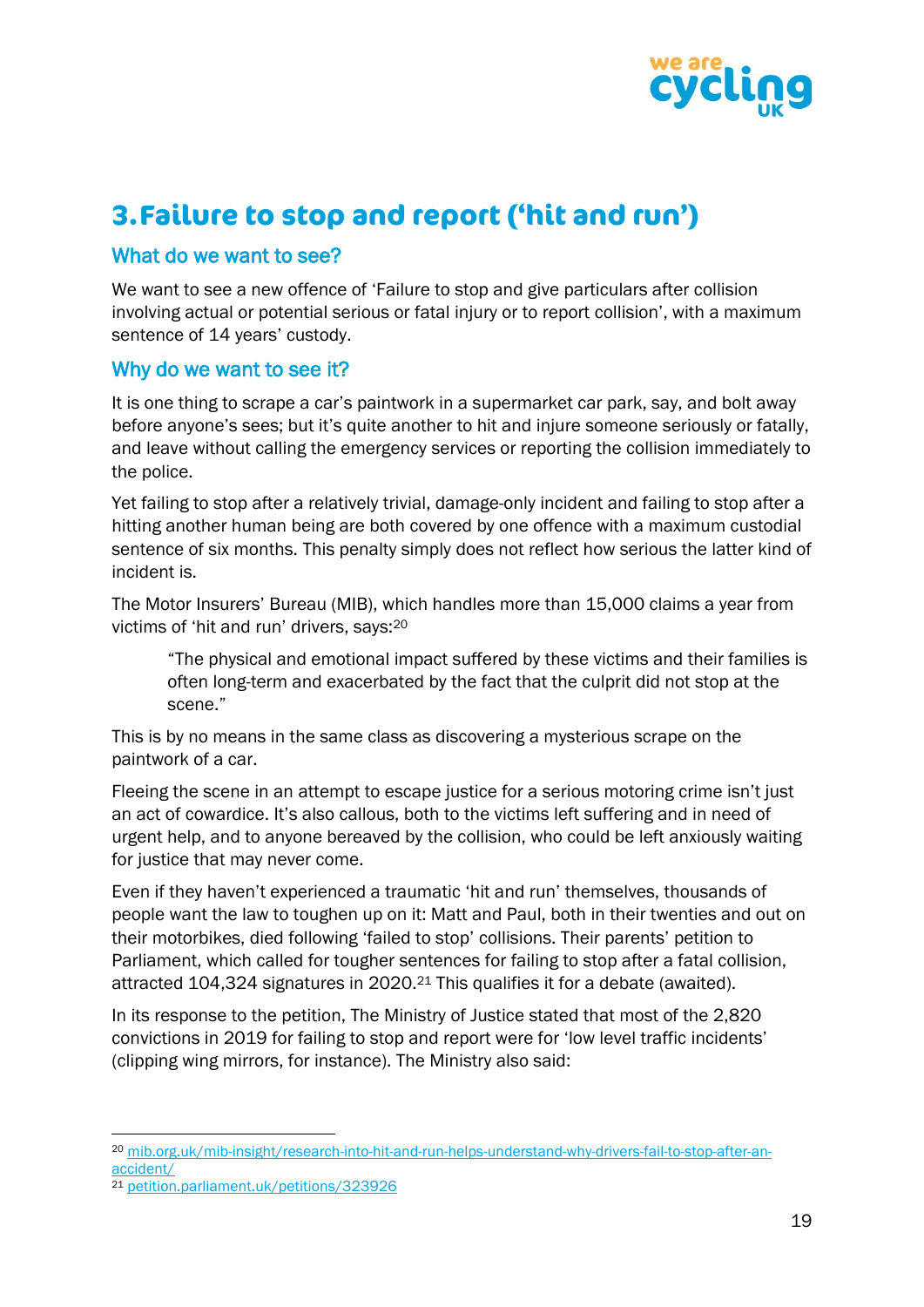

"Where there is evidence that the driver caused harm, there is a range of offences for which the driver may be charged including causing death or serious injury from dangerous or careless driving and the courts will treat the failure to stop as a further and aggravating factor in the sentencing decision. Where the driver takes action to avoid detection this may amount to perverting the course of justice, an offence which carries a life sentence maximum."

But, as discussed elsewhere in this report, causing harm isn't always penalised adequately, while the fact that one offence covers anything from a 'low level' incident to something as major as a death, is distinctly questionable.

And, even in the unlikely event that drivers who flee the scene are running 'aggravating factors' and 'perverting the course of justice' through their heads, clearly it isn't enough to deter them.

Summarising research into 'hit and run', the MIB says these drivers appear to fall broadly into six categories:

- The 'oblivious' (thought the incident wasn't serious enough, and had no idea they had to report it)
- 'Rational escapists' (motivated by self-preservation may be uninsured, or hiding some other crime)
- 'Panickers' (went into flight mode)
- 'Uncertain departers' (claim they had no knowledge of anything happening)
- The 'impaired' or 'non compos mentis' (under the influence)
- The 'intimidated' (couldn't face aggression from other road users).

Once again, the public perception that motoring offences aren't real crimes has a lot to answer for. One of the researchers, Dr Matt Hopkins of Leicester University, said it led to a "tendency for drivers to justify their behaviour." <sup>22</sup>

But what if the penalty for a motoring offence that causes so much trauma is so severe that it becomes widely recognised as a 'real crime' (as all motoring offences should be)?

What if drivers who flee the scene knowing that they've hurt someone seriously, or where this should have been reasonably obvious to them, could be sent to prison for up to 14 years?

Wouldn't the prospect of personal consequences like this urge the oblivious, the rational escapists, the panickers, the uncertain departers, the intimated and maybe even the 'impaired' to grasp that abandoning someone they've seriously injured or killed is intolerable in its own right?

<sup>22</sup> [mib.org.uk/mib-insight/research-into-hit-and-run-helps-understand-why-drivers-fail-to-stop-after-an](https://www.mib.org.uk/mib-insight/research-into-hit-and-run-helps-understand-why-drivers-fail-to-stop-after-an-accident/)[accident/](https://www.mib.org.uk/mib-insight/research-into-hit-and-run-helps-understand-why-drivers-fail-to-stop-after-an-accident/)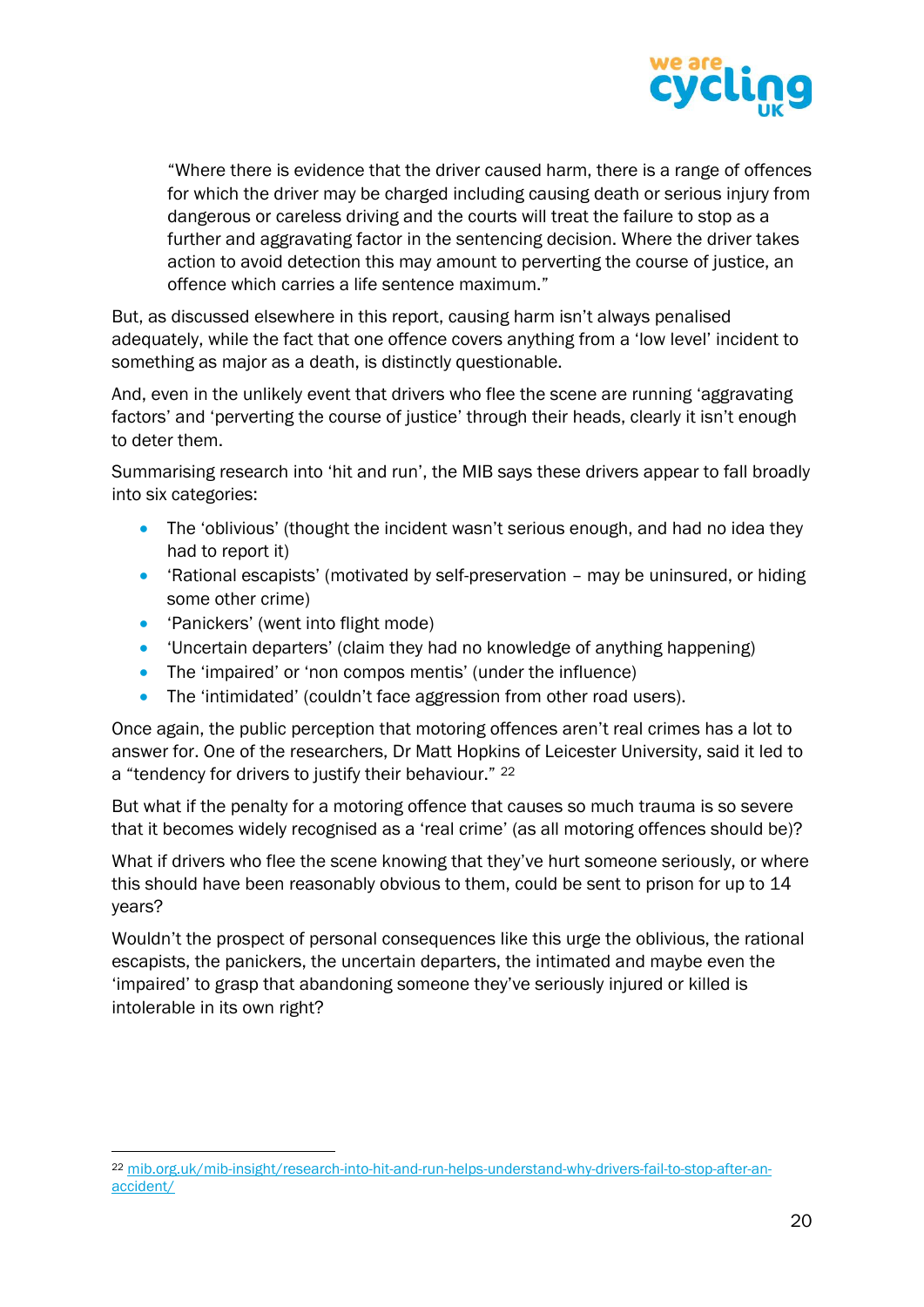

# <span id="page-21-0"></span>**4.Car-dooring**

### What do we want to see?

We want to see a new offence of 'Causing death or serious injury by opening vehicle door', with a maximum sentence of six months in the magistrates' court or two years in the crown court.

### Why do we want to see it?

Opening a motor vehicle door negligently may come across as an innocuous act, just one of those things. But it isn't. At worst, 'car dooring' is lethal.

Cycling UK is especially concerned by this because we know that so many of its victims are cyclists and that the law fails to take this act of negligence seriously enough.

Over the last five years, almost 2,000 people were hurt in incidents in which police at the scene thought that 'vehicle door opened or closed negligently' was a contributory factor. Just over half of these were cyclists, five of whom died.

| Number of reported casualties in incidents where the police<br>recorded "vehicle door opened or closed negligently" as a<br>contributory factor, GB 2015-2019 inc. |       |         |        |              |  |
|--------------------------------------------------------------------------------------------------------------------------------------------------------------------|-------|---------|--------|--------------|--|
|                                                                                                                                                                    | Fatal | Serious | Slight | <b>TOTAL</b> |  |
| Pedestrian                                                                                                                                                         |       | 26      | 130    | 157          |  |
| Motor cyclist                                                                                                                                                      | 2     | 43      | 174    | 219          |  |
| Cyclist                                                                                                                                                            | 5     | 172     | 857    | 1,034        |  |
| All road user types (inc.<br>motor vehicle occupants)                                                                                                              | 13    | 314     | 1,638  | 1,965        |  |

#### Figure 7

Source: 2015-2018 Freedom of Information requests made by Cycling UK to the DfT; 2019 Reported Road Casualties Great Britain, Table RAS 50007. <sup>23</sup>

We've already mentioned Sam Harding, who died as a result of car dooring in 2012 (p1). but we'll put two further names to the statistics to illustrate again just how severe the consequences of this crime can be, and how the law belittles them:

• In 2016, Sam Boulton was thrown into the path of a van when the passenger of a private hire car, parked on double yellow lines, opened her door outside Leicester train station. The passenger was fined £150 and the driver, Farook Yusuf Bhikhu (who pleaded not guilty) £955. After an unsuccessful appeal, he had to pay

<sup>&</sup>lt;sup>23</sup> These figures come from forms that police officers fill in at the scene of a reported traffic crash (STATS19). By no means every incident is reported to the police, however, so the number of people hurt in 'car-dooring' cases is likely to be higher, if not much higher, than that stated here. / Given that the FoI figures we have used were not adjusted by the DfT to take account of changes in police reporting systems, we have used 2019 'unadjusted' figures for these calculations.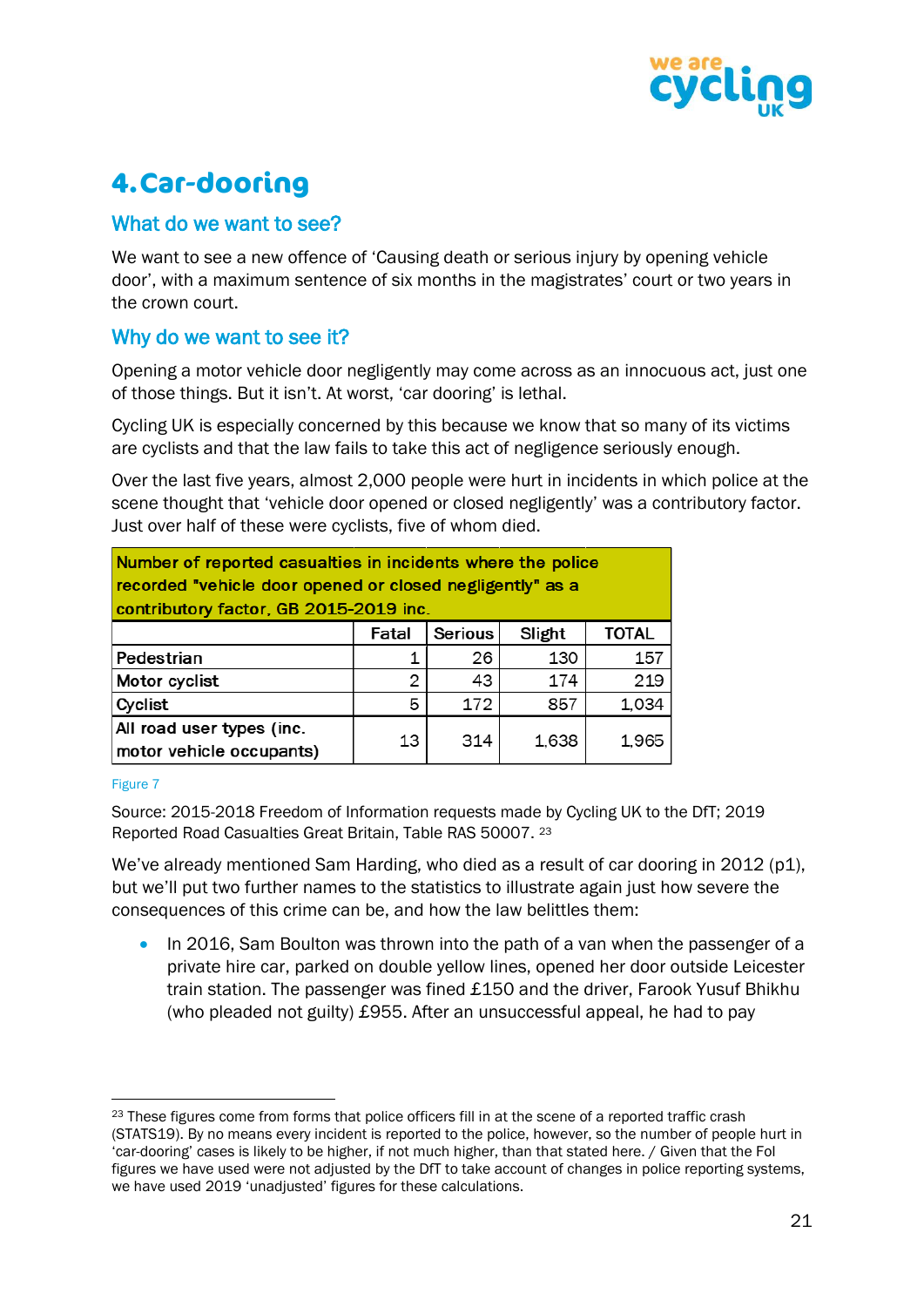

another £300 in costs. Sam, a schoolteacher and artist, lost his life on his 26th birthday. <sup>24</sup>

• Widowed by a car-dooring incident in 2014, May Hamilton said: "I am so disgusted with the way these deaths are trivialised with very minor charges." The Crown Prosecution Service (CPS) considered prosecuting the driver who had killed May's husband Robert, 76, for manslaughter but, without a realistic prospect of a conviction, a car-dooring offence was the safer option by far. The offender was fined a mere £305.<sup>25</sup>

Cycling UK agrees with May Hamilton. The law trivialises these deaths by penalising offenders with small fines. In the three cases we mention, the penalty came nowhere near the paltry maximum of £1,000 (Farook Yusuf Bhikhu's original outlay only added up to £955 because court costs of £625, plus a £30 victim surcharge, were added to the £300 fine for the offence).

Equally, the fact that it's an offence under construction and use regulations<sup>26</sup> makes it seem like something which isn't a 'proper crime', no worse than a regulatory error.

The alternative charge of manslaughter is so much higher on the offence ladder that the prospect of meeting the evidential test is a very long shot indeed (in one of the examples we mention above, the driver was acquitted of manslaughter and, in another, the CPS decided it was not worth pursuing).

This chasm must be closed by creating a new offence for injuring or killing someone by opening a vehicle door negligently, backed up with penalties tough enough to act as a clear-cut deterrent.

Cycling UK has done what it can to raise drivers' awareness of how serious car-dooring can be and the best way of avoiding it through the 'Dutch Reach'.<sup>27</sup> We've also pressed for revisions to the Highway Code28, but we now need legislation to do its bit too and toughen up on those who endanger others by opening their car doors without thinking or looking properly.



<sup>24</sup> [cyclinguk.org/press-release/2017-06-05/taxi-driver-convicted-](https://www.cyclinguk.org/press-release/2017-06-05/taxi-driver-convicted-%E2%80%98car-dooring%E2%80%99-incident-caused-cyclist-death)'car-dooring'-incident-caused-cyclist-death / [cyclinguk.org/news/sam-boulton-commemorated-leicester-critical-mass-ride](https://www.cyclinguk.org/news/sam-boulton-commemorated-leicester-critical-mass-ride)

- <sup>25</sup> [liverpoolecho.co.uk/news/liverpool-news/merseyside-woman-who-caused-cyclist-7729343](https://www.liverpoolecho.co.uk/news/liverpool-news/merseyside-woman-who-caused-cyclist-7729343)
- <sup>26</sup> It is an offence to open, or cause or permit to be opened, a car door so as to injure or endanger anyone [\(s105, The Roads Vehicles \(Constructions and Use\) Regulations 1986](http://www.legislation.gov.uk/uksi/1986/1078/regulation/105/made) & [s42, Road Traffic Act 1988\)](https://www.legislation.gov.uk/ukpga/1988/52/section/42). <sup>27</sup> [cyclinguk.org/dutchreach](http://www.cyclinguk.org/dutchreach)

<sup>28</sup> [cyclinguk.org/safer-highway-code-cyclists](http://www.cyclinguk.org/safer-highway-code-cyclists)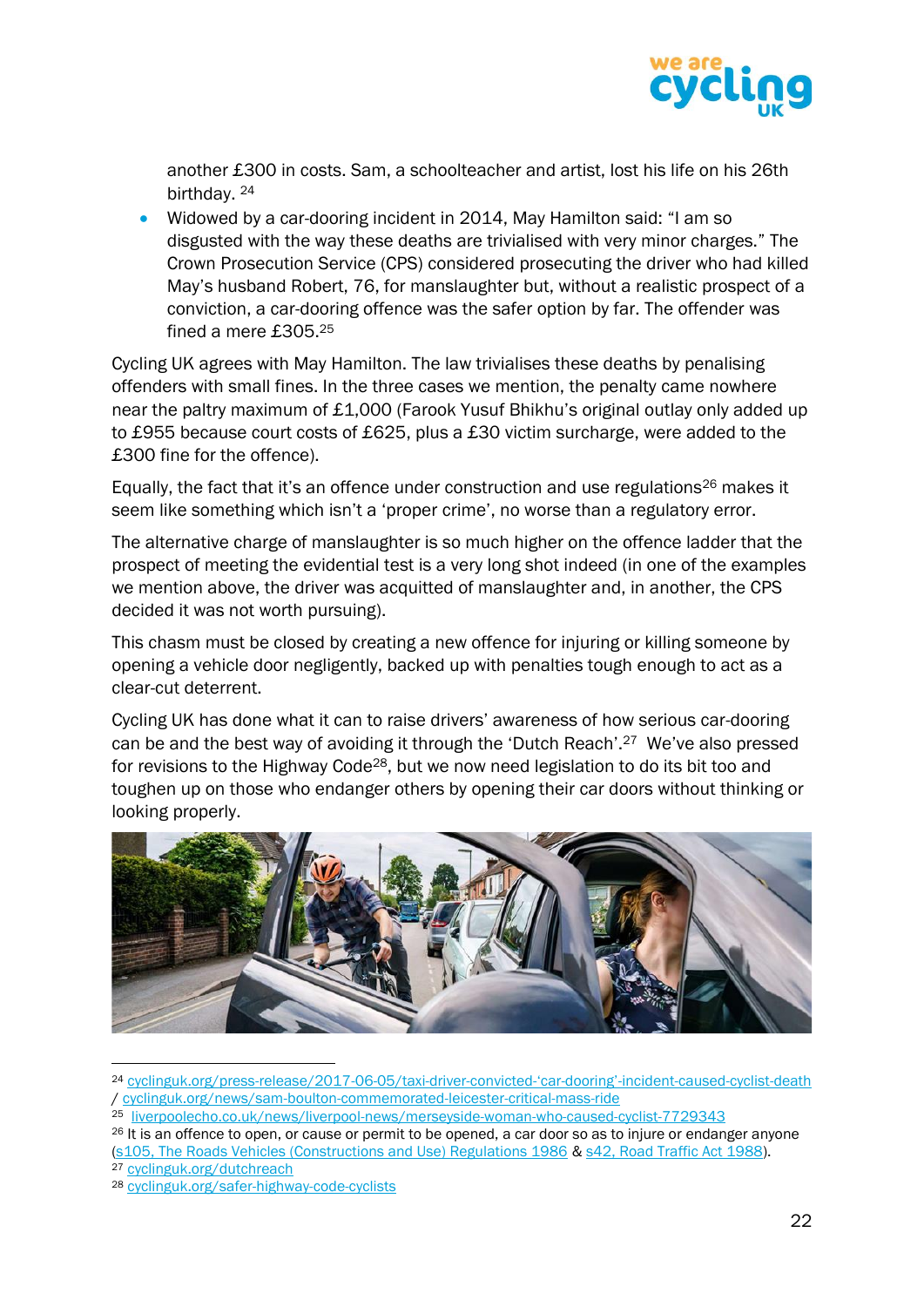

# <span id="page-23-0"></span>**5. Definitions of 'careless' and 'dangerous' driving**

### What do we want to see?

Putting the Police, Crime, Sentencing and Courts Bill aside for a moment, we must stress again that what we want to see above all is a comprehensive review of road traffic offences.

We've been waiting for this for some considerable time, (see timeline in Appendix), and have not stopped, and will not stop, pressing for it. A full review like this could transform road safety in a way that other, more narrowly focussed steps – this Bill included – simply cannot.

As Cycling UK explained in our evidence to the Department for Transport's consultation on cycle safety back in 2018:<sup>29</sup>

"Despite the fact that driving a motorised vehicle on a public road presents a risk to others, the cultural attitude to that risk is different. Lapses of concentration are regularly dismissed as 'accidents' or 'carelessness' rather than something that is avoidable, reflecting the attitude that an absence of care and the resultant collisions are inevitable.

"The legal framework should instead make it clearer that it is unacceptable to endanger other road users, and that road crime is real crime.

"Cycling UK has therefore long argued that a full review of road traffic offences and penalties is required, not least because the current legal definitions for 'careless' and 'dangerous' driving have led to confusion and inconsistency."

The amendments we discuss below do not, therefore, render our calls for a wider reevaluation of the legal framework redundant. If anything, it reinforces them.

Nevertheless, the Bill is a chance to make some headway. It could help make it easier for everyone applying the law to distinguish more easily between 'careless' and 'dangerous' driving by asking them to assess the behaviour against established and accepted standards:

For this, we propose that driving should be:

- 'careless or inconsiderate' if it involves a breach of the Highway Code that causes inconvenience, intimidation or danger to another road user
- dangerous' where such a breach would lead to a driver being failed automatically if they drove in that way during a driving test.

<sup>29</sup> [cyclinguk.org/sites/default/files/document/2018/06/1806\\_cuk\\_response-to-dft-call-for](http://www.cyclinguk.org/sites/default/files/document/2018/06/1806_cuk_response-to-dft-call-for-evidence_finalv2.pdf)[evidence\\_finalv2.pdf](http://www.cyclinguk.org/sites/default/files/document/2018/06/1806_cuk_response-to-dft-call-for-evidence_finalv2.pdf)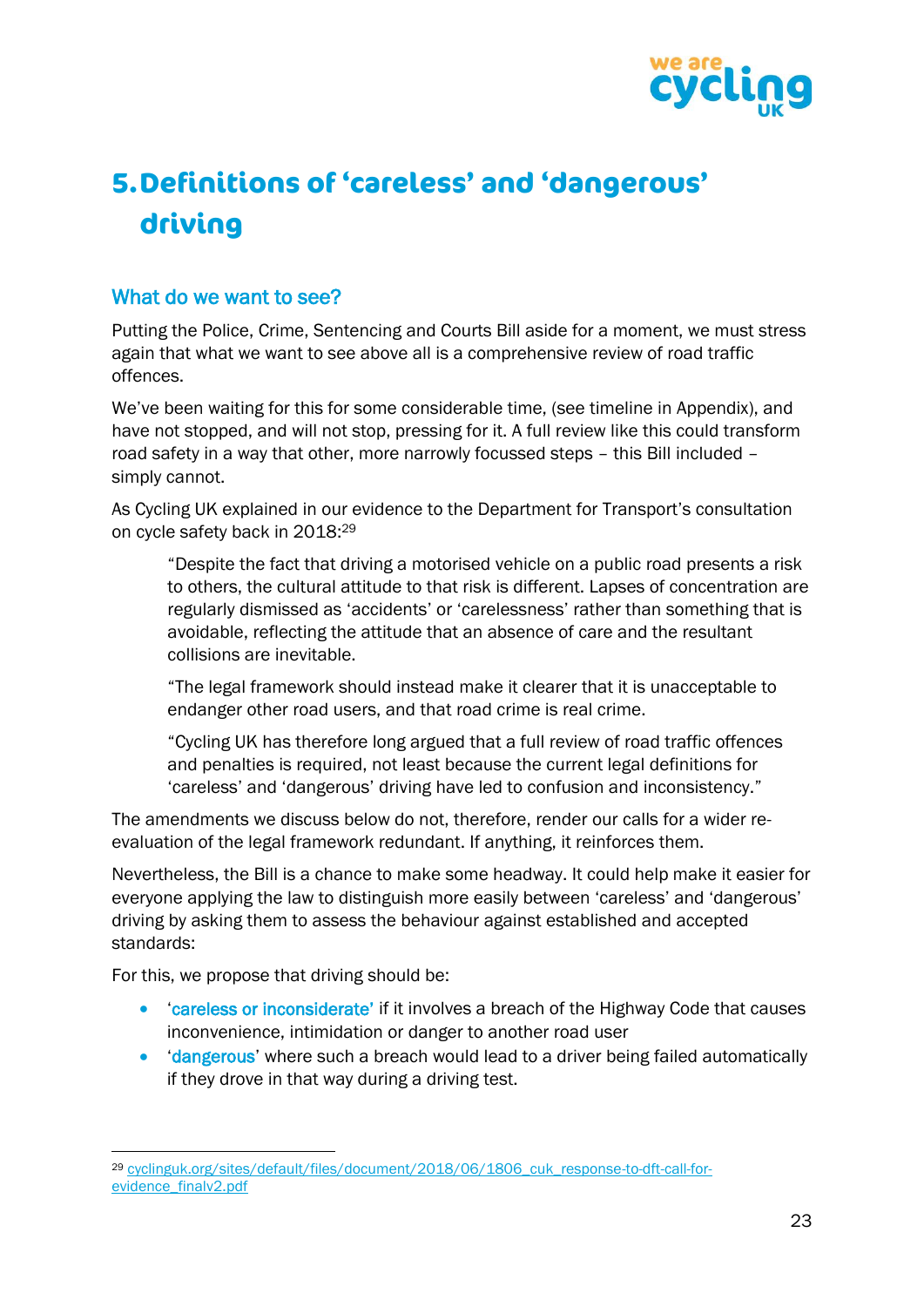

### Why do we want to see it?

Throughout this report, we've referred to 'dangerous' driving behaviour. We've also pointed out that large numbers of drivers who have driven 'dangerously' are not 'dangerous' people and, as such, are most appropriately penalised by bans rather than prison sentences.

But when we say 'dangerous', what do we mean? The law defines it as driving that:<sup>30</sup>

"… falls far below what would be expected of a competent and careful driver, and it would be obvious to a competent and careful driver that driving in that way would be dangerous."

The law also says that the term "refers to danger either of injury to any person or of serious damage to property".

In most (although by no means all) fatal and serious injury cases, the driving involved unquestionably fits the definition above: it caused 'danger' (of injury or serious property damage) that should have been "obvious to a competent and careful driver". The result is that someone was seriously injured or killed.

Despite this, we know that again and again offenders who have patently driven in this way are convicted not of 'dangerous' driving, but of 'careless' (or 'inconsiderate') driving instead.

It seems there are large inconsistencies in how prosecutors, judges and juries understand the terms "below", "far below" and the standard that "would be expected of a competent and careful driver".

Cycling UK has documented these inconsistencies through its Road Justice campaign and in its report 'Failing to see what is there to be seen'31. Consequently, there are huge disparities in charges and outcomes for what appear to be similar offences, leaving huge numbers of seriously injured or bereaved road crash victims suffering a second injustice when driving they considered to be dangerous is dismissed as being merely 'careless'.

According to the law, 'careless or inconsiderate' driving:<sup>32</sup>

"…falls below what would be expected of a competent and careful driver."

It also states: "A person is to be regarded as driving without reasonable consideration for other persons only if those persons are inconvenienced by his driving."

Does this describe Ayasha Penfold's driving when she overtook a car and lorry and, for a whole 45 seconds, failed to see John Durey cycling along in the opposite direction on a straight road with good visibility and killed him headlong. No, surely this driver's behaviour was dangerous, yet she was convicted of the lesser 'careless' offence.

<sup>30</sup> Road Traffic Act 1988, as amended by the Road Traffic Act 1991. Section 2A [legislation.gov.uk/ukpga/1988/52/section/2A](https://www.legislation.gov.uk/ukpga/1988/52/section/2A)

<sup>31</sup> Cycling UK. Failure to see what's there to be seen: how our justice system fails vulnerable road users fatally hit by drivers who didn't look or didn't see them. Nov 2018.

[cyclinguk.org/sites/default/files/document/2018/11/1811\\_cuk\\_failing-to-see\\_rpt.pdf](https://www.cyclinguk.org/sites/default/files/document/2018/11/1811_cuk_failing-to-see_rpt.pdf) <sup>32</sup> [legislation.gov.uk/ukpga/1988/52/section/3ZA](https://www.legislation.gov.uk/ukpga/1988/52/section/3ZA)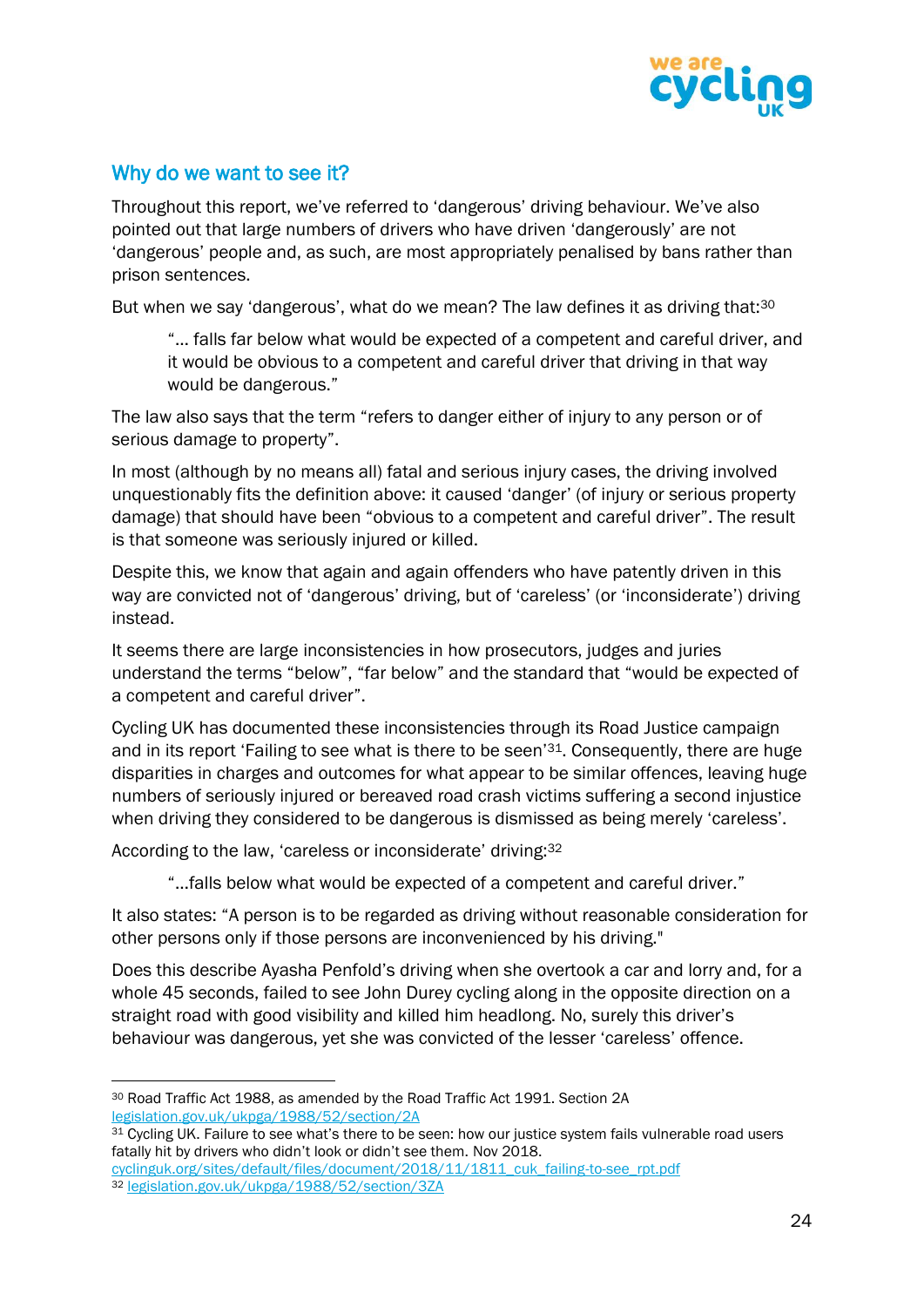

As Mr Durey's son, Oliver said:

"I cannot understand how this unnecessary, unforced overtaking manoeuvre can be considered anything other than dangerous. To me as a layman 'careless' is bumping into a post in a supermarket car park."

Convicting for 'careless' rather than 'dangerous' driving, even when the driving in question falls squarely into the latter category, cannot be right.

Self-evidently, current legislation is not clear enough for courts, making it hard for them to decide which of the two legal definitions and their very different maximum penalties<sup>33</sup> is the more appropriate both for the driving behaviour and the driver in question.

One of the main problems is that the decision-making process is too open to subjectivity. Most likely drivers themselves, some jurors may be remembering times when they've done or nearly done the same thing at the wheel, but mercifully not hurt anybody.

Perhaps, more crucially, they may be watching an otherwise ordinary citizen in the dock, someone for whom they have empathy or even sympathy, who doesn't seem to be a 'dangerous' person in any other respect, who didn't mean to do it, who can't possibly be locked up for years on end.

Courts' reluctance to convict for 'dangerous' driving affects the prosecution services too. They may feel that a 'careless' charge has better chance of success, even when far less fitting.

Given this, Cycling UK has misgivings about the Bill's proposals to increase the maximum sentence for 'causing death by dangerous driving' from 14 years to life; and to introduce a new offence of 'causing serious injury by careless driving', with a maximum sentence of two years.

Combined, these moves will push the penalties for 'dangerous' and 'careless' driving offences even further apart. Courts and prosecutors may then grow even more likely to dismiss driving that manifestly fits the law's definition of 'dangerous' as 'careless'.

Courts will still be troubled, if not more troubled, about the prospect of sending otherwise decent citizens to prison for ages if they opt for a 'dangerous' conviction; and prosecutors will still be worried, if not more worried, that a conviction for dangerous driving doesn't stand a chance with such reluctant juries.

But dangerous driving has a damaging impact on society, on our travel choices and, expressly, on its victims and those bereaved by offenders. The justice system can't afford to obfuscate or show undue leniency for any longer.

Apart from advocating the greater use of bans instead of prison sentences for all but the most extreme cases, Cycling UK believes that there's an urgent need for new definitions of 'dangerous' and 'careless' driving.

We think one of the best approaches is to stop expecting juries to assess driving by unclear definitions that leave too much room for subjectivity, and instead direct them to

<sup>&</sup>lt;sup>33</sup> The maximum penalty for 'causing death by dangerous driving' is 14 years in prison; the maximum for 'causing death by careless driving' is five years in prison.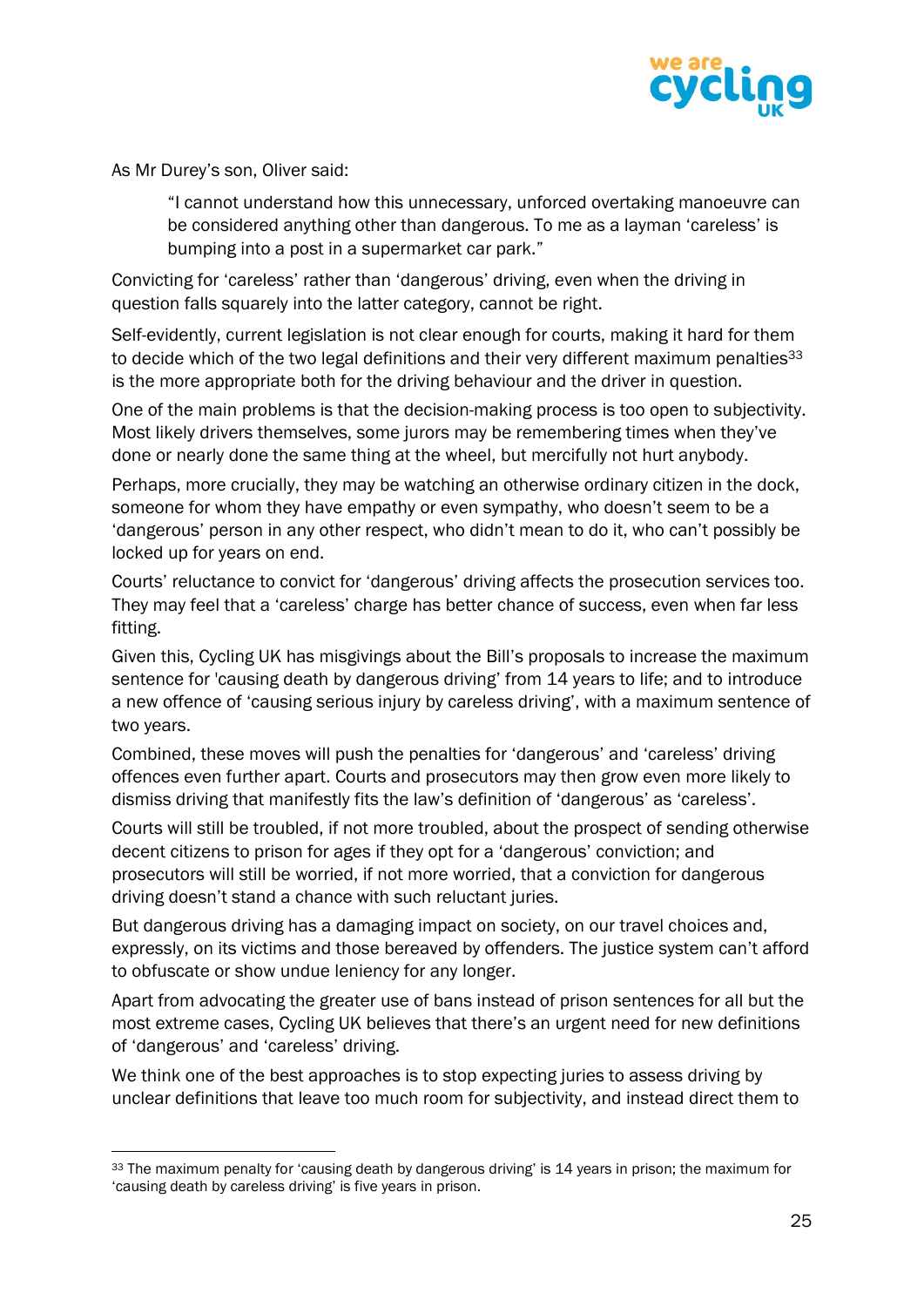

crossmatch the driving in question with the kind of behaviour that breaches the Highway Code and actions that would automatically fail a candidate taking their test:

- Committing a breach of the Highway Code in a way that results in inconvenience, intimidation or danger to one or more other road users = careless, or inconsiderate driving
- Committing a breach that would lead to failing the driving test automatically = dangerous driving.

### <span id="page-26-0"></span>**Conclusion**

For the sake of safer road conditions, Cycling UK urges MPs to consider our proposed amendments to the Police, Crime, Sentencing and Courts Bill. They are designed to help:

- Stop the ongoing risk to the public of bad drivers by disqualifying many, many more of them at the earliest opportunity.
- Stop magistrates from letting motoring offenders off bans on grounds of 'exceptional hardship' when the hardship they claim is not at all 'exceptional'.
- Stop people opening car doors without looking properly by creating a new offence of 'Causing death or serious injury by opening vehicle door', with a sentence tough enough to act as a strong deterrent.
- Stop drivers from leaving the scene if they know, or ought to know, that they've seriously injured or killed someone by creating a new offence of 'failure to stop and give particulars after collision involving actual or potential serious or fatal injury or to report collision', with a maximum sentence of 14 years' custody.
- Stop people whose driving was manifestly dangerous being charged, prosecuted and convicted of 'careless' driving. This means making the distinction between 'careless' and 'dangerous' so much clearer that courts find it far less conflicting to apply.

Again, though, we must stress that the need for a comprehensive review of road traffic offences remains critical. It's been a long, long wait so far.

Cycling UK June 2021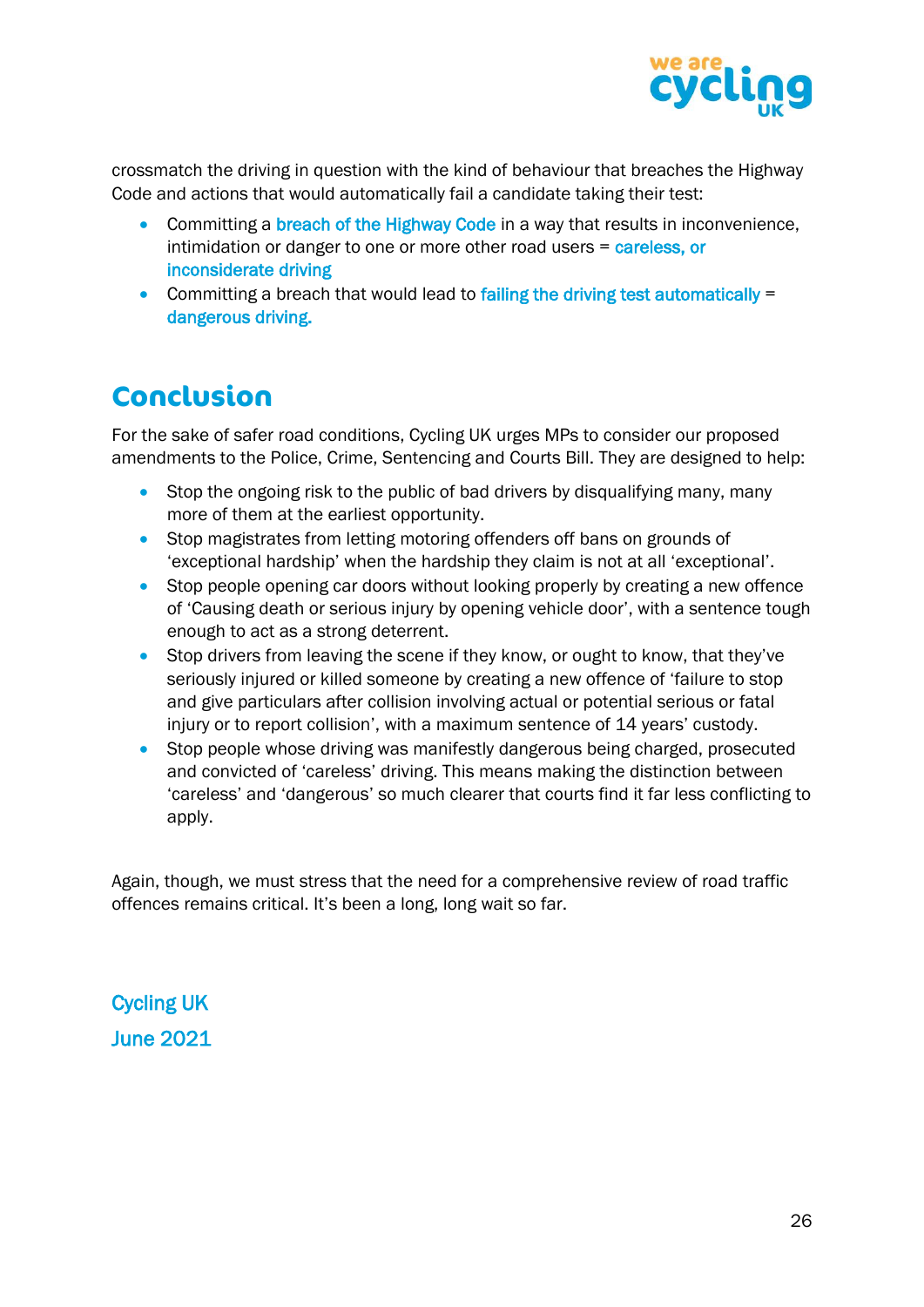

## <span id="page-27-0"></span>**Appendix**

### Timeline: the wait for the Government's promised review of motoring offences and penalties

June 2013. Cycling UK's 'Road Justice' campaign is launched.

May 2014 – In response to campaigning by Cycling UK and its allies, Justice Secretary Christopher Grayling announces a full review of motoring offences and penalties to take place over the next few months.<sup>34</sup>

December 2014 – Cycling UK meets with Mike Penning MP, Minister of State for Policing, Criminal Justice and Victims to set out our concerns and proposals. Penning says the review could take up to a year.<sup>35</sup>

May 2015 – Christopher Grayling is replaced as Justice Secretary by Michael Gove. Following Cycling UK intervention, review is promised "in due course".

September 2015 – Cycling UK briefs MPs raising questions about the delay during a Westminster Hall debate on dangerous driving. Review promised "soon".<sup>36</sup>

July 2016 – Cycling UK briefs Peers raising questions at a House of Lords debate about the delay in progressing the review. A consultation, but not the remit, is promised before the end of the year.<sup>37</sup>

July 2016 – Michael Gove is replaced by Elizabeth Truss as Justice Secretary (with Grayling becoming Transport Secretary).

July 2016 - Cycling UK writes directly to Elizabeth Truss about the delayed review.

September 2016 - Cycling UK meets with Ministry of Justice (MoJ) officials, who indicated the public consultation on serious driving offences will commence before Christmas. 38

December 2016 – MoJ commences a narrow and limited consultation, including proposals to increase maximum sentences for the most serious road traffic offenders, but not the full and comprehensive review of traffic offences and penalties repeatedly promised since 2014. 39

February 2017 - Cycling UK responds to the MoJ consultation calling for:

- A review of the distinction between 'careless' and 'dangerous' driving.
- Legislative change to ensure greater use of disqualification as a sentencing option, and the removal of the exceptional hardship loophole.
- A review of the scope of and penalties for the offence of car dooring.
- An increase in the maximum penalties available for failing to stop after a collision.

*Continues overleaf* 

<sup>34</sup> [gov.uk/government/news/justice-for-victims-of-banned-drivers](http://www.gov.uk/government/news/justice-for-victims-of-banned-drivers)

<sup>35</sup> [cyclinguk.org/news/20150313-victims-campaigners-invited-justice-manifesto-launch](http://www.cyclinguk.org/news/20150313-victims-campaigners-invited-justice-manifesto-launch)

<sup>36</sup> [cyclinguk.org/news/20150918-mps-debate-dangerous-driving](http://www.cyclinguk.org/news/20150918-mps-debate-dangerous-driving)

<sup>37</sup> cyclinguk.org/blog/duncandollimore/gove's[-offences-review-going-nowhere](http://www.cyclinguk.org/blog/duncandollimore/gove’s-offences-review-going-nowhere)

<sup>38</sup> [cyclinguk.org/news/20161003-consultation-review-motoring-offences-start-xmas](http://www.cyclinguk.org/news/20161003-consultation-review-motoring-offences-start-xmas)

<sup>39</sup> [cyclinguk.org/press-release/2016-12-](http://www.cyclinguk.org/press-release/2016-12-04/government’s-motoring-offences-review-falls-short-’s-needed-truly-tackle-dr)04/government's-motoring-offences-review-falls-short-'s-needed[truly-tackle-dr](http://www.cyclinguk.org/press-release/2016-12-04/government’s-motoring-offences-review-falls-short-’s-needed-truly-tackle-dr)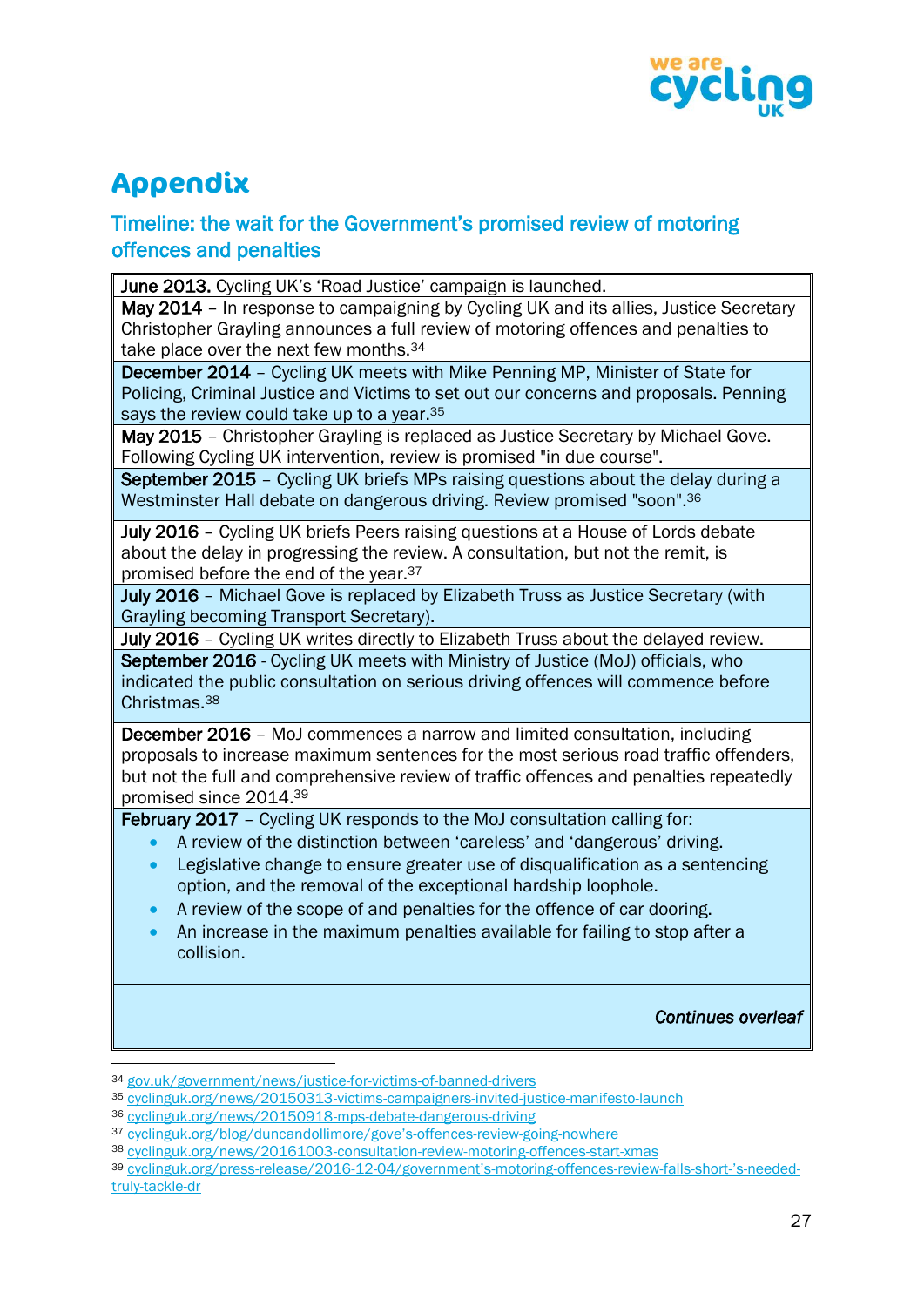

May 2017 – All Party Parliamentary group of MPs publishes the 'Cycling and the Justice System' report criticising the confusion and overlap between careless and dangerous driving offences, calling on the MoJ to review how these offences are being used and the declining use of driving bans as a penalty.<sup>40</sup>

September 2017 – Having failed to progress the wider review of motoring offences and penalties for three years+, the Government announces that the Department for Transport (DfT) would be conducting an urgent review of cycling offences. 41

October 2017 – MoJ publishes response to its limited consultation promising to introduce life sentences for those who cause death by dangerous driving, and for careless drivers who kill while under the influence of drink or drugs, and a new offence of causing serious injury through careless driving<sup>42</sup> (still not introduced, but proposed in the Police, Crime, Sentencing and Courts (PCSC) Bill currently before Parliament) and confirming that it intends to give further consideration to the greater use of driving disqualification. 43

March 2018 - DfT publishes a call for evidence as part of a cycling & walking safety review. 44

June 2018 – Cycling UK responds to DfT's call for evidence, repeating our previous calls for a wider review of road traffic offences and penalties.<sup>45</sup>

November 2018 – DfT publishes its recommendations following the cycling and walking safety review without any specific recommendations relating to changes to road traffic offences or penalties.<sup>46</sup>

November 2018 - In a debate on road justice, MPs criticise inconsistent road traffic laws<sup>47</sup> as Cycling UK, road Safety charity Brake, and road victims' charity RoadPeace all call for the DfT's cycling offences review to be widened into a review of all traffic offences and penalties.<sup>48</sup>

May 2019 - MPs again call for greater use of driving bans in a parliamentary debate.<sup>49</sup>

March 2019 – The Government publishes the PCSC Bill. The only substantive proposals concerning road traffic offences and penalties being at clause 64, to increase the maximum sentence for the offences of causing death by dangerous driving, or for causing death by careless driving whilst under the influence of drink or drugs, and at clause 65 the introduction of a new offence of causing serious injury by careless driving.

June 2021 – Over seven years since the Government promised a full review of traffic offences and penalties, we're still waiting.

<sup>40</sup> [allpartycycling.org/resources/inquiries/justice/](https://allpartycycling.org/resources/inquiries/justice/)

<sup>41</sup> [cyclinguk.org/news/20170921-government-launches-](https://www.cyclinguk.org/news/20170921-government-launches-)"urgent-review"-cycling-offences

<sup>42</sup> [gov.uk/government/news/life-sentences-for-killer-drivers](http://www.gov.uk/government/news/life-sentences-for-killer-drivers)

<sup>43</sup> [cyclinguk.org/blog/why-increasing-maximum-sentences-killer-drivers-doesnt-fix-problem](https://www.cyclinguk.org/blog/why-increasing-maximum-sentences-killer-drivers-doesnt-fix-problem)

<sup>44</sup> [gov.uk/government/consultations/cycling-and-walking-investment-strategy-cwis-safety-review](http://www.gov.uk/government/consultations/cycling-and-walking-investment-strategy-cwis-safety-review)

<sup>45</sup> [cyclinguk.org/sites/default/files/document/2018/06/1806\\_cuk\\_response-to-dft-call-for](http://www.cyclinguk.org/sites/default/files/document/2018/06/1806_cuk_response-to-dft-call-for-evidence_finalv2.pdf)[evidence\\_finalv2.pdf](http://www.cyclinguk.org/sites/default/files/document/2018/06/1806_cuk_response-to-dft-call-for-evidence_finalv2.pdf) 46

[assets.publishing.service.gov.uk/government/uploads/system/uploads/attachment\\_data/file/758519/cy](https://assets.publishing.service.gov.uk/government/uploads/system/uploads/attachment_data/file/758519/cycling-walking-investment-strategy-safety-review.pdf) [cling-walking-investment-strategy-safety-review.pdf](https://assets.publishing.service.gov.uk/government/uploads/system/uploads/attachment_data/file/758519/cycling-walking-investment-strategy-safety-review.pdf)

<sup>47</sup> [cyclinguk.org/news/mps-criticise-inconsistent-laws-road-justice-debate](http://www.cyclinguk.org/news/mps-criticise-inconsistent-laws-road-justice-debate)

<sup>48</sup> [cyclinguk.org/sites/default/files/document/2018/11/1811\\_rg\\_dft\\_cycling-offences-full\\_confinal.pdf](https://www.cyclinguk.org/sites/default/files/document/2018/11/1811_rg_dft_cycling-offences-full_confinal.pdf)

<sup>49</sup> [cyclinguk.org/news/mp-calls-greater-use-driving-bans](http://www.cyclinguk.org/news/mp-calls-greater-use-driving-bans)